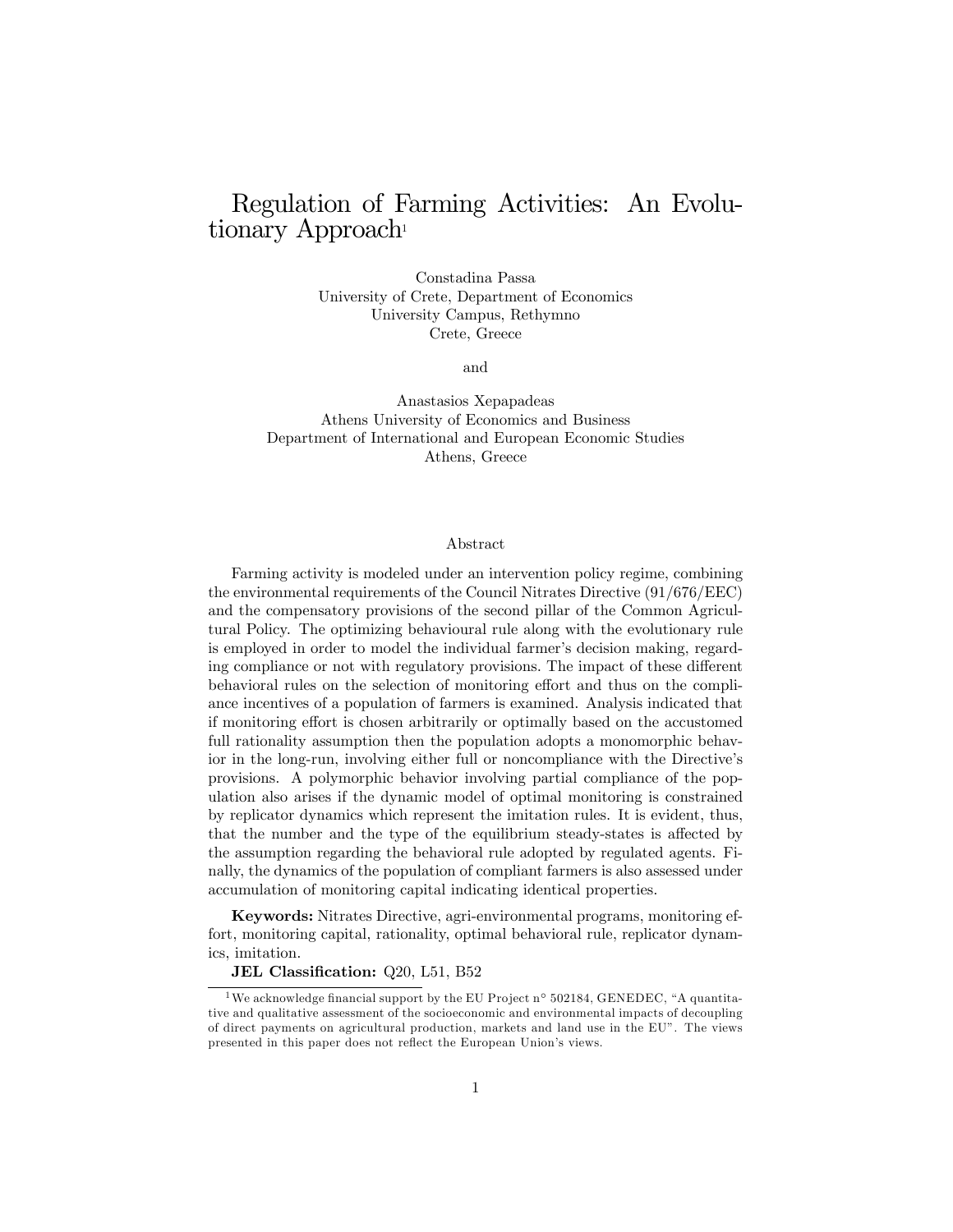## 1 Introduction

Excessive nitrogen (N) surpluses from mineral fertilizers and animal manure, appear to be a major pollutant in many European underground and surface watersheds,<sup>2</sup> posing a threat to the environment and the human health.<sup>3</sup> To provide a general level of protection for all waters against nitrate pollution, the European Council established in 1991 the Nitrates Directive  $(91/676/EEC)$ , defining a series of codes of good agricultural practice (EC, 1991).<sup>4</sup> The non-point-source characteristics,<sup>5</sup> however, of agricultural pollution pose a substantial problem in the effective regulation of reported water pollution problems. The inability of regulatory authorities to directly observe individual decisions (i.e. nitrogen usage) provides the farmers incentives to deviate from statutory requirements and retain nitrogen usage at the unregulated profit maximizing levels, with the associated adverse consequences. To ensure that regulated farmers comply with statutory nitrogen performance standards and that foreseen sanctions are imposed on those deviating so that compliance is further enforced, Member States are required to incorporate a substantial monitoring mechanism in their policy design.<sup>6</sup> It is evident thus, that the effectiveness of the existing regulatory policies to induce restricted usage of nitrogen input is heavily dependent on the ability of the monitoring and enforcement mechanism to provide adequate compliance incentives, and thus implement the Nitrates Directive.

The purpose of the present paper is to examine the effectiveness of a monitoring and enforcement mechanism to induce in the long-run a large population of homogeneous farmers to comply with the statutory requirements of a regulatory regime under different assumption regarding the way that farmers choose to comply or not with regulation. The examined regulatory regime falls into the

 $2$ Excessive concentrations of nutrients result in the eutrophication of slow flowing rivers, lakes, reservoirs and coastal areas, appearing through the proliferation of algal bloom (Huhtala and Laukkanen, 2004; Isik, 2004; Owen et al., 1998; Pau Vall and Vidal, 2006). There is evidence that at least 30-40% of rivers and lakes show eutrophication symptoms or bring high N fluxes to coastal waters and seas. The agricultural origin of such fluxes accounts for 50 to 80% of total N inputs to EU waters (EC, 2002).

<sup>3</sup>N exposure is responsible for the blue-baby syndrome (methemoglobinemia) in infants and gastric cancer in adults (Fleming and Adams, 1997; Abler and Shortle, 1995; Johnson et al., 1991).

<sup>&</sup>lt;sup>4</sup> These codes concern mostly issues of land application. They are mandatorily implemented through action programs either through out the territory of Member States or at specific zones vulnerable to nitrates pollution (i.e. NVZs). For further details see Axes II and III (EC, 1991).

 $5A$  pollution problem is called as NPS problem if there is uncertainty on the regulator's behalf about the location of the decision makers (polluters) and the degree of each agent's responsibility in the aggregate pollution. In short the origins of this uncertainty can either be attributed to stochastic influences affecting fate and transport of pollutants, the great number of sources of pollution emissions that can be either static (farms, households) or mobile (vehicles), and/or the regulator's inability to infer individual emissions from ambient pollution levels or inputs used (Xepapadeas, 1995).

 $6$  For instance, an environment agency has the task of undertaking occasional random spotchecks, visiting farms and inspecting the operation field as well as the field records (DEFRA, 2004). Guidelines for the monitoring referred to in Articles 5 and 6 may be drawn up in accordance with the procedure laid out in Article 9 of the Nitrates Directive (EC, 1991).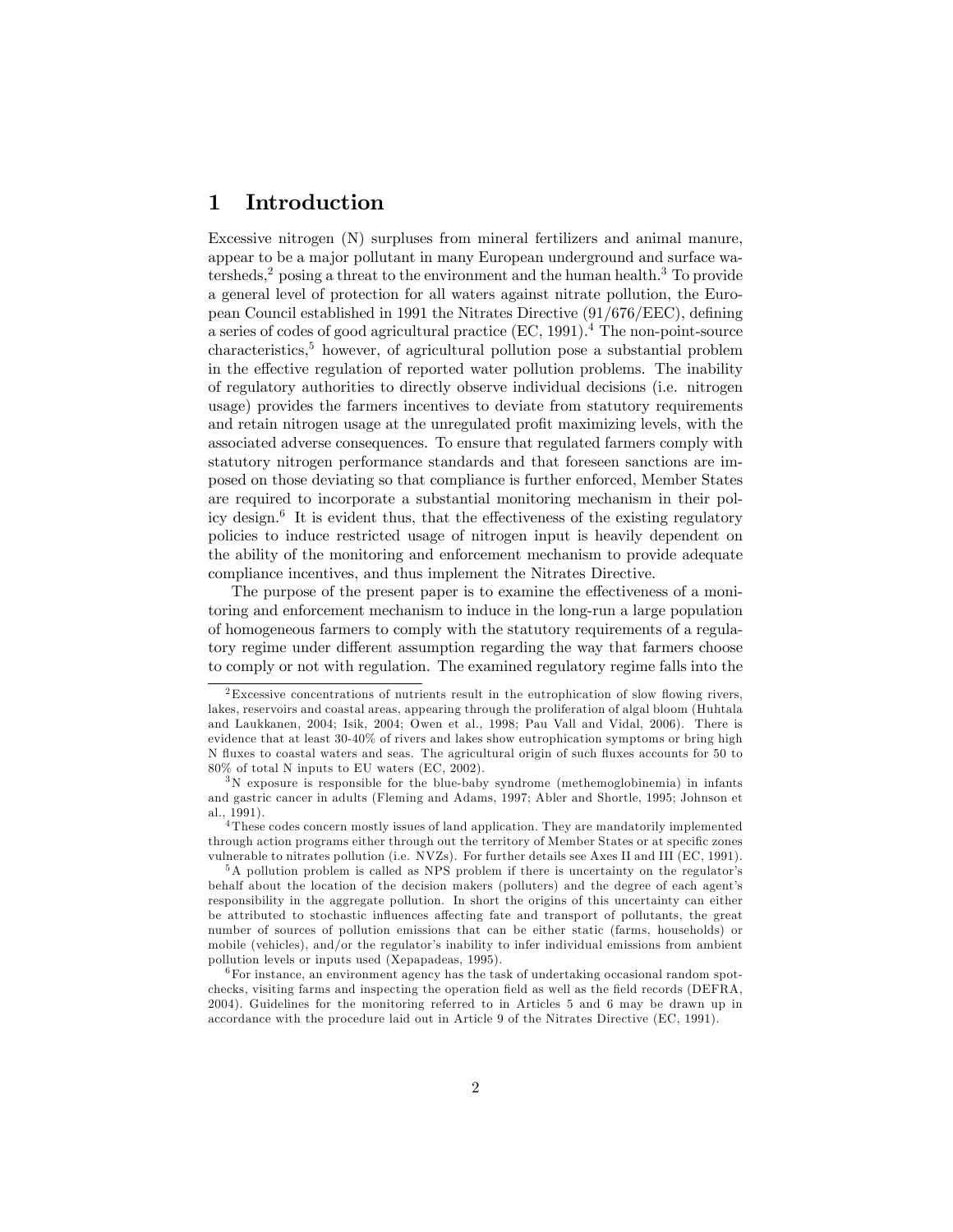category of public voluntary environmental programs<sup>7</sup> and involves a combination of "carrot" financial inducements provided through the agri-environmental programs of the second pillar of the communal agricultural policy (CAP) and "stick" legal binding features of the action programs<sup>8</sup> of the European Council Nitrates Directive  $(91/676/EEC)^9$ .

In our approach, and in contrast to the majority of the enforcement literature, farmers do not necessarily adopt an optimizing behavioral rule in their decision to comply or not with the suggested nitrogen usage constraint, but may follow evolutionary rules modeled by imitation dynamics.<sup>10</sup> Most economic models assume that agents are "infinite in faculties", they act "as if" unboundedly rational (Conlisk, 1996). If farmers are characterized by full rationality then they adopt optimizing behavioral rules and they behave as though they had all the necessary information when they decide about complying or  $\mathrm{not}$ .<sup>11</sup> In such a case farmers have full knowledge of the structure of payoffs and after comparing the payoff that each strategy entails they define their optimal response to the regulation. This response is maintained across time and space if there is no modification of the policy parameters by the regulator. On the other hand, under bounded rationality agents "are no longer assumed to be mathematical prodigies with access to encyclopedic mannuals written by omniscient game theorists" (Binmore, 1992).<sup>12</sup> Farmers cannot choose their individual strategy in an optimal manner, and their decision about whether to comply or not is adapted to the information revealed via their interaction over time. We assume that such passive decision making is based on the imitation of the better-off performing strategy and is modeled by the replicator dynamics, imitation rule. Under such an evolutionary process more successful agents and activities gradually increase their share in the population at the expense of less successful agents and activities (Conlisk, 1996), leading potential agents who have no clear idea what is going on to behavior that may look very rational indeed to a Kibitzer (Binmore, 1992).

Individual compliance incentives, along with the aggregate environmental performance of a given population, are affected by the monitoring undertaken given the homogeneity assumption. An environmental agency that engages into

<sup>7</sup>Public voluntary agreements are environmental programs entirely developed by a regulatory body. No bargaining is involved between regulated agents and the regulator in the definition of environmental goals and means of achieving them. Polluting agents can only agree or not to adopt the terms of regulation affecting their activities. For further details see Mazurek (1998), Lyon and Maxwell (2002) and äaeur et al. (2001).

<sup>8</sup>Examples of such action programs are the Nitrogen Management Program (Denmark), Ferti-Mieux Initiative (France) and Prop'eau - Sable pilot project (Belgium) (EC, 2002).

<sup>9</sup> "Carrot" incentives involve total-cost or sharing subsidies, information subsidies, technical assistance and /or public recognition (Mazurek, 1998), while "stick" measures involve the implementation of existing mandatory restriction or the establishment of a new regulation.

 $10$  For such an exception to the traditional enforcement literature see Xepapadeas (2005).

<sup>&</sup>lt;sup>11</sup>Rational economic choice involves optimization in the sense that agents consider all possible alternatives and choose the best (Conlisk, 1996).

 $12$  According to Conlisk (1996), though people are bounded rational, they learn optima through practice and in the end act as if unboundendly rational. Economists just take a shortcut and assume unbounded rationality from the start.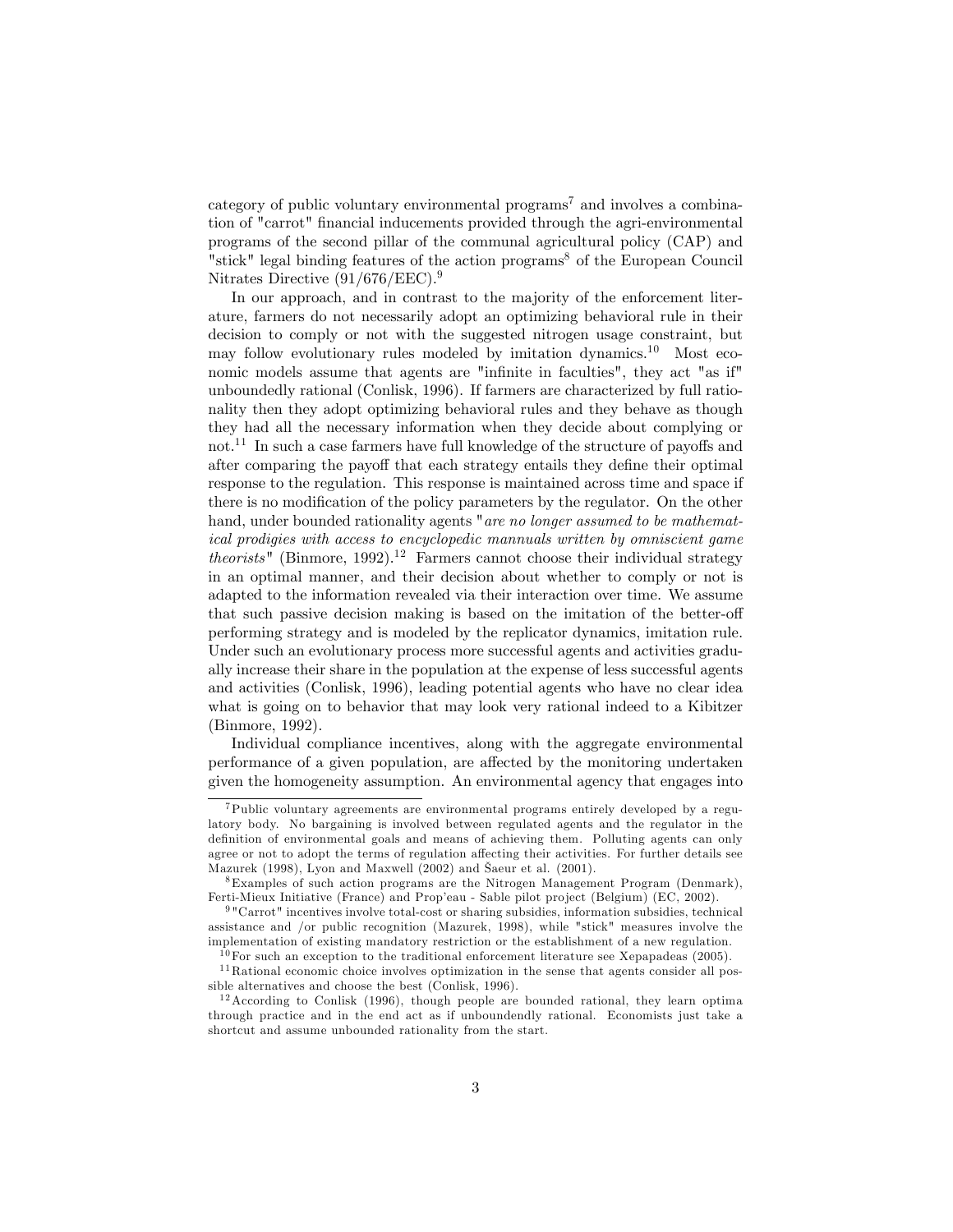costly and accurate monitoring is considered, where the number of random spotchecks is defined either in an arbitrary way, based on the alternative behavioral compliance rules assumed to be adopted by farmers, or selected optimally by minimizing a social welfare criterion, defined as the sum of monitoring costs and social environmental damages, constrained by the farmers' full or bounded rationality behavioral rules. Under each approach the selection criteria for monitoring effort stimulating long-term compliance of farmers are discussed, allowing comparisons of equilibrium outcomes under different rationality assumptions.

The contribution of this paper consists of the development of a dynamic model of optimal monitoring constrained by an evolutionary imitation behavioral rule. The steady-state equilibrium proportion of complying farmers of this model, as well as the corresponding monitoring effort level is contrasted with the equilibrium proportion resulting from a conventional optimal monitoring model which considers that agents are fully rational. Indeed the main distinction between the two behavioral rules and the main finding of this paper is that under full rationality monomorphic outcomes<sup>13</sup> are the equilibrium outcomes, while under bounded rationality and imitation rules polymorphic outcomes<sup>14</sup> are very likely as evolutionary stable equilibria. In particular, our analysis indicates that if the monitoring effort level is chosen arbitrarily, that is not through an optimal monitoring model, then the characteristics of the equilibrium outcome are unaffected by the assumed behavioral rule regarding farmers' decision about choosing compliance decisions. In such a case the equilibrium outcome is monomorphic, implying either full compliance, or noncompliance with the Directive's provisions. To guarantee full compliance the environmental agency should precommit to a monitoring effort value that is higher than the critical value for which farmers are indifferent between compliance and deviation. The number and the type of equilibrium steady-states determining farmers' compliance are affected if monitoring is chosen optimally. A monomorphic behavior is the steady state outcome if the social welfare criterion is minimized conditional to an optimizing behavioral rule by the farmers, while if the problem is constrained by replicator dynamics representing the passive imitation rule, then the population may adopt either a monomorphic or polymorphic behavior. In the latter case whether the population converges in the long-run to the sociallydesired outcome of full compliance, or to an intermediate status characterized by partial compliance, depends on the initial conditions of the problem given the fact that both the monomorphic and polymorphic steady-states satisfy a saddle point property. It is evident that the assumption regarding the farmers' adopted behavioral rule and the way that the environmental agent selects monitoring effort level, affects the long-term behavior of the population of farmers. Finally,

<sup>&</sup>lt;sup>13</sup> The long-term equilibrium is monomorphic if the entire population of farmers follows the same strategy and adopts a homogenous behaviour. This implies that either all the farmers comply with the provisions of the Directive or that they all deviate from the action program rules.

 $14A$  steady state is so-called polymorphic if a heterogeneous strategic behaviour is evolutionary stable in the long-run. This implies that only a proportion of farmers comply with the Directive, while the remaining proportion deviates.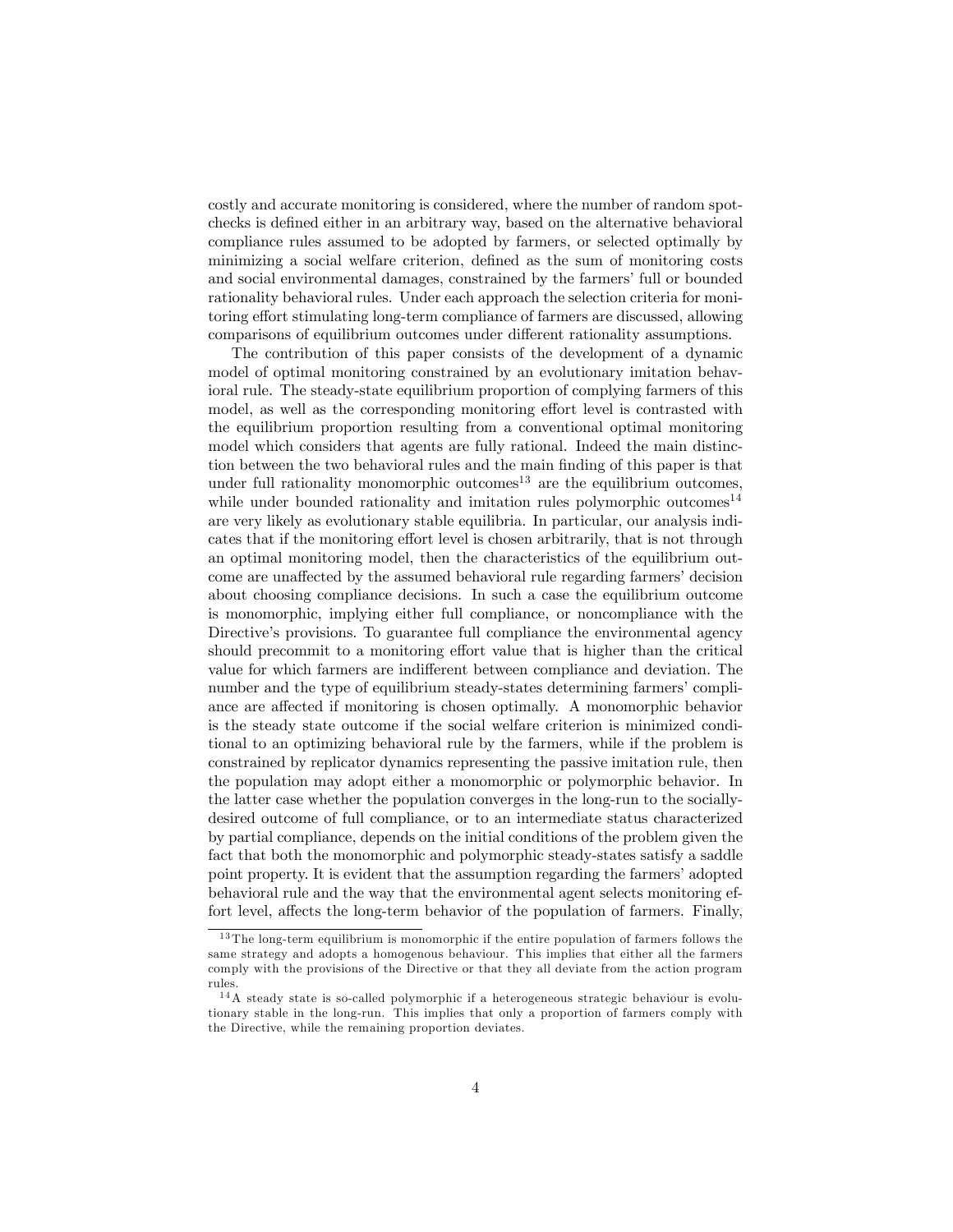dynamics of the regulated population with regard to compliance with the given regulation are reassessed under the presence of investment in monitoring capital.

## 2 Modelling Farm Activity under the Nitrates Directive

Consider an agricultural area characterised as a nitrates vulnerable zone<sup>15</sup> consisting of  $i = 1, 2, ...v$  small and identical farmers operating under competitive conditions. Individual production choices  $\{x_{ii}, n_i\}$  positively affect crop yields:<sup>16</sup>

$$
y_i = f(\mathbf{x}_{ij}, n_i)
$$

where  $\mathbf{x}_{ij} = (x_{i1}, x_{i2}, ..., x_{im})$  is the vector of agent i's choices among a set of  $j = 1, \ldots, m$  inputs and  $n_i$  the employed nitrogen input, either organic or manufactured.

Production is associated with unintended generation of nitrates leaching  $(N_i)$  that contaminates underground and surface water resources.<sup>17</sup> At time t aggregate emissions flows  $N(t)$  are:

$$
N(t) = \sum_{i=1}^{v} N_i(t) = \sum_{i=1}^{v} n_i(t)
$$
 (1)

indicating by an appropriate choice of units a positive, one-to-one relation between individual nitrate leaching  $N_i(t)$  and employed nitrogen input  $n_i(t)$ .

In the absence of any regulatory intervention, farmer  $i$  employs the profit maximizing amount of nitrogen  $(n<sub>o</sub>)$  and obtains the maximum payoff defined as.<sup>18</sup>

$$
\Pi^o(n_o) \quad : \quad n_o = \arg \max_n \Pi^o(n) \tag{2}
$$

$$
\Pi^{o}(n) = \max_{\mathbf{x}} [pf(\mathbf{x}, n) - \mathbf{w}\mathbf{x} - w^{n}n]
$$
 (3)

where  $\mathbf{w} = (w_1, ..., w_m)$  is the vector of input prices,  $w^n$  the nitrogen price and p the output price in the competitive market.

In the unregulated case the generated nitrate emissions  $N<sup>o</sup>$  exceed the sociallydesired levels, since the externality is not internalized, a fact that stimulates

 $15$ Nitrate vulnerable zones (NVZ) cover about 37% of EU-15 total area (EU, 2003) and are identified as land areas which drain into waters contributing to nitrates pollution. For further details see paragraph 1 of Article 3 (EC, 1991).

<sup>&</sup>lt;sup>16</sup>It holds  $f_x, f_n > 0$  and  $f_{xx}, f_{nn} < 0$ .

 $17$  The term nitrates leaching (NO<sub>3</sub>) refers to the nitrate removal from the soil by the action of water (Owen et al, 1998). This phenomenon includes both leaching below the crop's roots due to the downward movement of water (percolation) and leaching due to the flow of water over the surface of the land (runoff).

<sup>&</sup>lt;sup>18</sup> Assuming idendical farmers we drop subscript  $i$  to simplify notation.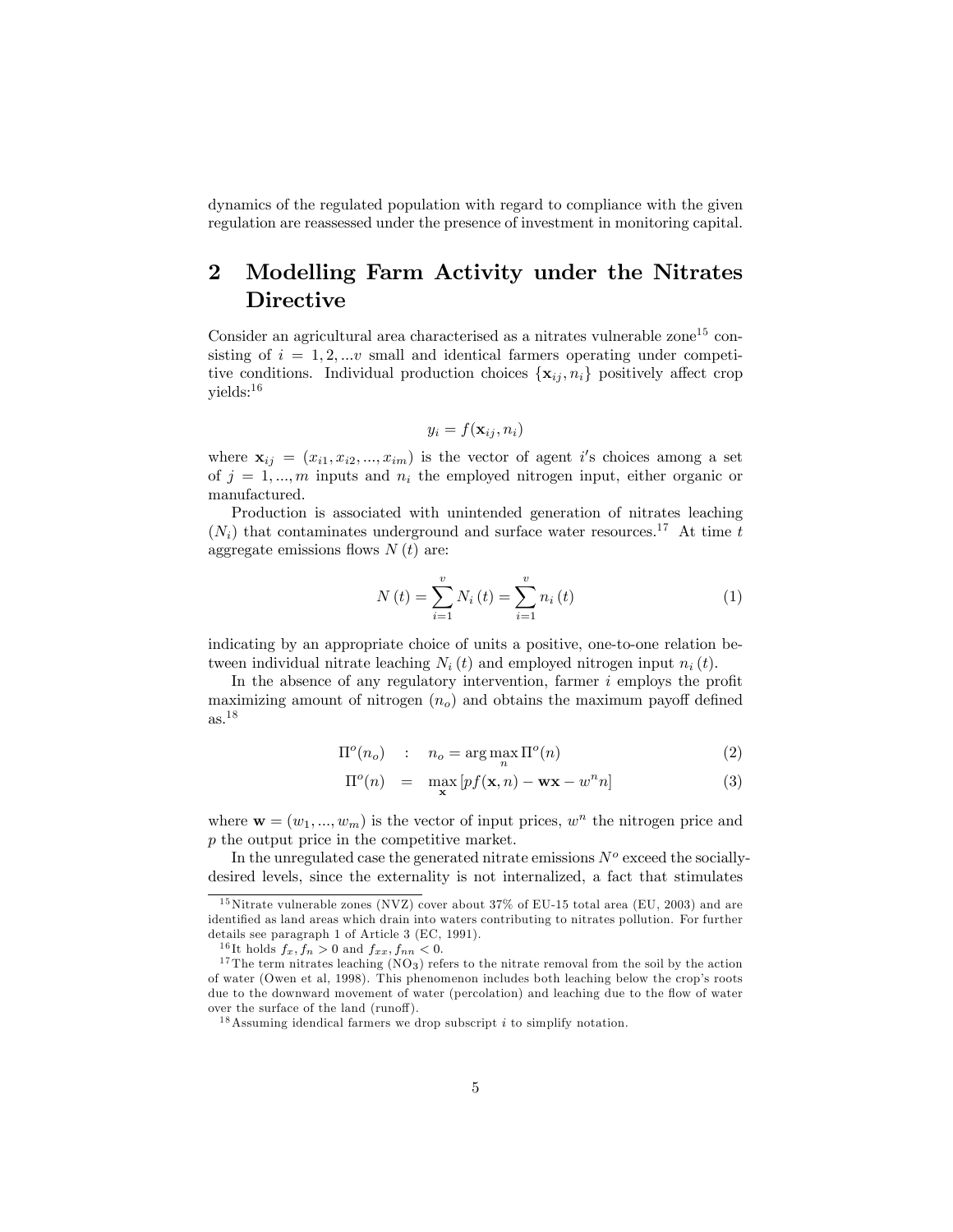intervention. Each farmer  $i$  is required by the action program of the Nitrates Directive to meet an annual per hectare aggregate nitrogen usage standard  $(\bar{n})$ :<sup>19</sup>

$$
n \leq \bar{n} \tag{4}
$$

When the Directive is combined with an agri-environmental program of the second pillar of  $CAP<sub>1</sub><sup>20</sup>$  the given performance standard becomes stricter and farmers are provided with a subsidy  $s<sup>n</sup>$  per unit of nitrogen fertilizer used beneath the benchmark  $n_D^*$  that goes beyond basic standard  $\bar{n}$ , in the sense that  $\bar{n} > n_D^*$ . The compensation payment is:

$$
s^n \big(n_D^* - n\big)
$$

Under such a " $mixed$ " policy regime combining the environmental requirements of the Directive and the financial provisions of the rural development regime of CAP, the payoff structure of farmers complying with  $n_D^*$  is:

$$
\Pi^{D}(n, n_D^*) = \max_{n} \left[ pf(\mathbf{x}, n) - \mathbf{w}\mathbf{x} - w^n n + s^n (n_D^* - n) \right]
$$

where the nitrogen application is chosen such that  $\Pi^D(n, n_D^*)$  is maximized, or:

$$
\Pi^{D}(n_{D}): n_{D} = \underset{n}{\arg\max} \Pi^{D}(n, n_{D}^{*}) \text{ s.t. } n \leq n_{D}^{*}
$$
 (5)

We assume that after the subsidy is paid profits are lower, relative to the unregulated case, thus making the compliant farmer worse off than the unregulated farmer  $(i.e. \Pi^D(n_D) < \Pi^o(n_o)).$ 

Such a profit loss might be averted given the non-point-source characteristics of agricultural pollution. The fact that individual actions (i.e. nitrogen usage) can not be directly observed by a third party provides farmers incentives to keep both the nitrogen application at the profit maximizing level  $n_o$ , and the full amount of the subsidy  $s^n(n_D^* - n_D)$ , by falsely reporting compliance with regulation and nitrate use at the level  $n_D$ , without incurring the costs that compliance with the Directive entails. The payoff of such noncompliant behavior, if it remains undetected is:

$$
\Pi_1^{nc}(n_o) = \Pi^o(n_o) + s^n(n_D^* - n_D)
$$
\n(6)

However, farmers are aware that if detected in deviation from the action program rules then there is an exogenous probability  $q$  to be prosecuted and pay a fine  $F \in (0, F_{\text{max}}]$  if found guilty of causing nitrate leaching pollution by the Court.<sup>21</sup> Moreover, given that CAP payments are subject to the cross-

<sup>&</sup>lt;sup>19</sup> The standard is specified into 250 kg N/ha for livestock manure the first four years of the action program and 170 kg  $N/ha$  per year after the first four years, while the limit for manufactured nitrogen fertilizers is dependent on the crop requirements (EC, 1991).

 $20$  For further details see EU (1998; 2003).

 $21$ The fine is considered to be a fixed amount. Nevertheless, it may be set to cover the damage caused and the regulator's cost (DEFRA, 2004).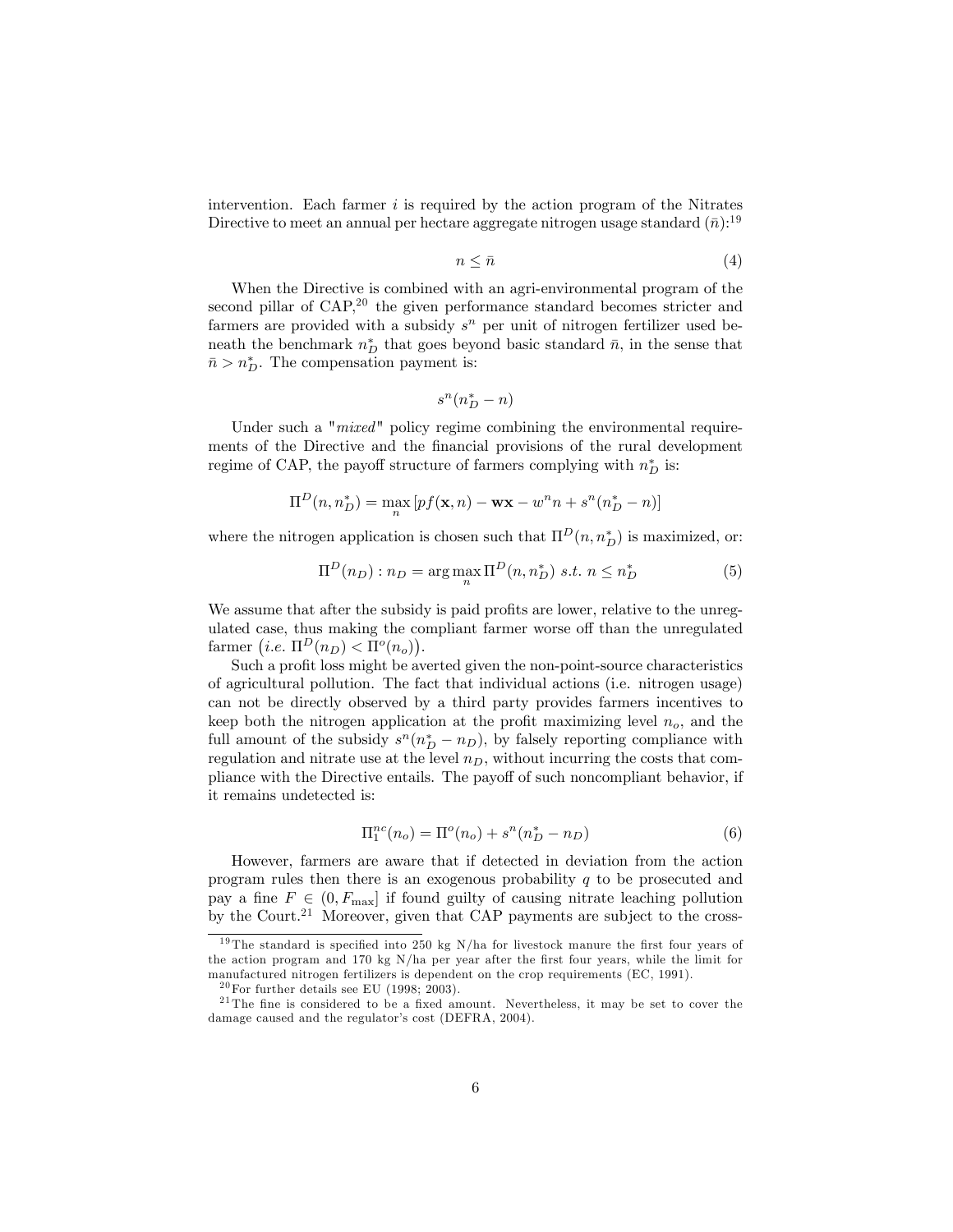compliance principle,<sup>22</sup> the detected noncompliant farmer faces a reduction or even cancellation of provided payments by the amount:

$$
\gamma s^n (n_D^* - n_D)
$$

where  $\gamma \in (0, 1]$  is the cross-compliance reduction rate.

Let  $p$  the auditing probability, to be specified more precisely later. If the deviating farmer  $i$  is caught, his expected payoff is given by the profit maximizing profits plus the amount of the agri-environmental payment left after the imposition of the cross-compliance penalty, minus the legislatively imposed fine:

$$
\Pi_2^{nc}(n_o) = \Pi^o(n_o) + s^n(n_D^* - n_D) (1 - \gamma p) - qpF \n= \Pi^o(n_o) + s^n(n_D^* - n_D) - p\Upsilon
$$

where  $p\Upsilon = p[s^n\gamma(n_D^* - n_D) + qF]$  represents the total expected penalty for noncompliance with the environmental requirements.

To ensure that the deviating farmer incurs a positive cost, if inspected, and that his payoff is lower than the payoff in both the compliant and unregulated case, the structure of penalties should be such that:

$$
\Pi_1^{nc}(n_o) > \Pi^o(n_o) > \Pi^D(n_D) > \Pi_2^{nc}(n_o)
$$

Despite the adequate compliance incentives, the final decision to comply or not depends mostly on the inspection probability given the fact that individual nitrogen usage can not be directly observed and thus compliant behavior is not directly verifiable. Let  $p$  be the probability that deviating activity is detected by an environmental agency undertaking a number of random inspections:

$$
p = p(\beta, \omega_v)
$$
 with  $\frac{\partial p(\beta)}{\partial \beta} > 0$  and  $\frac{\partial^2 p(\beta)}{\partial \beta^2} < 0$  (7)

where  $\omega_{v}$  is a vector of parameters affecting the probability of regulation (i.e. legislative procedures, transaction costs) and  $\beta$  is the monitoring effort (i.e. on the spot visits) required for the realization of an auditing scheme. By (7) the detection probability is increasing in undertaken monitoring effort and displays diminishing returns in  $\beta$ .

Hence, the expected profits of the deviating farmers are:

$$
\mathcal{E}\Pi^{nc}(n_o) = \Pi^o(n_o) + s^n(n_D^* - n_D)(1 - p(\beta)\gamma) - p(\beta)qF
$$
\n
$$
= \Pi^o(n_o) - z(s^n, n_D^*, \gamma, q, F, \beta)
$$
\n(8)

where  $z(s^n, n_D^*, \gamma, q, F, \beta) = [p(\beta)qF - s^n(n_D^* - n_D)(1 - p(\beta)\gamma)]$  involves the expected penalty imposed on the detected, noncompliant farmer. The total derivative of the expected penalty z with respect to policy parameters and

 $22$ The cross-compliance principle involving partial or full removal of aid in the event of deviation from defined standards (EC, 1999), including compliance with the provisions of ND as foreseen by the 2003 CAP reform (EU, 2003; Aquamedia, 2006).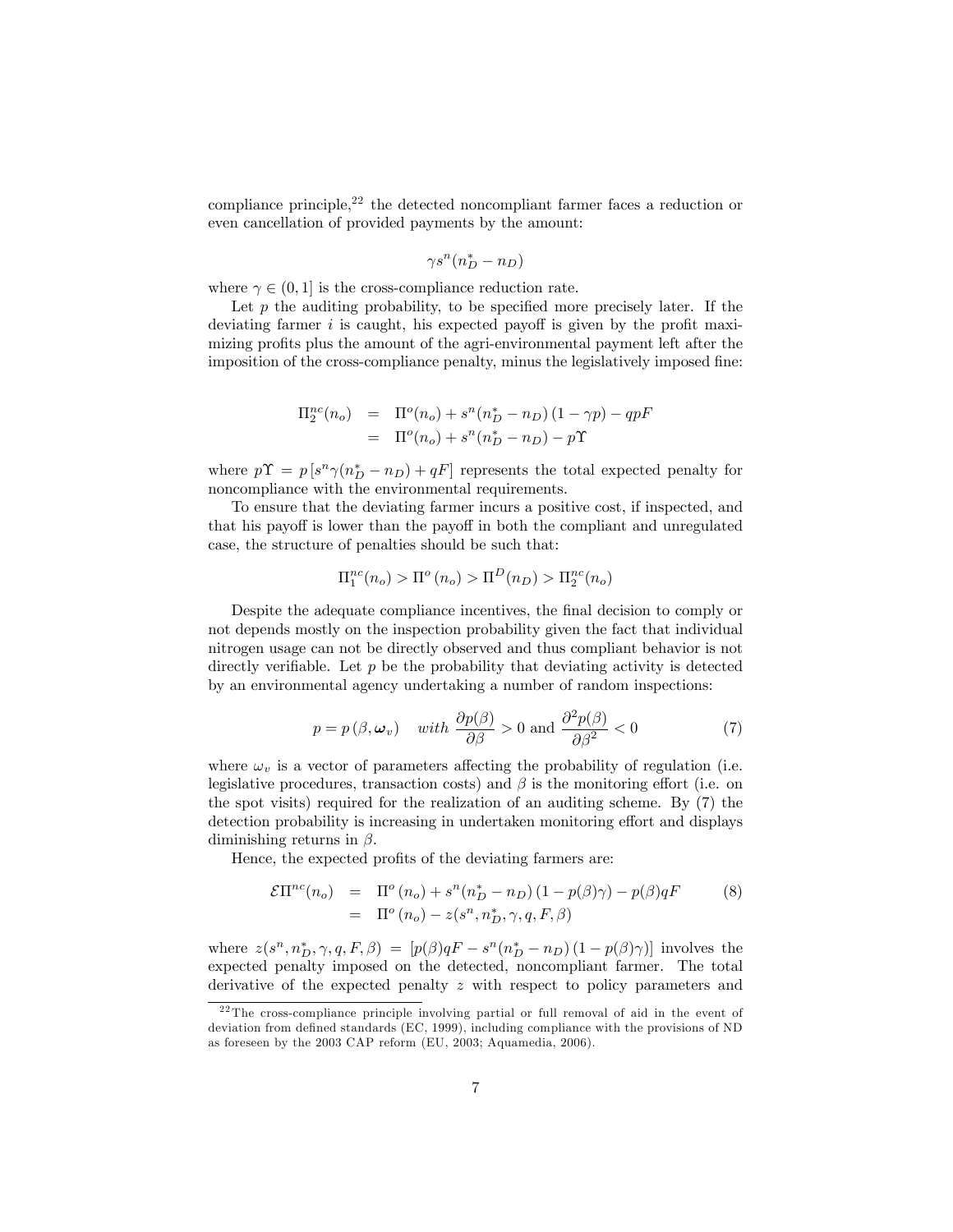monitoring effort indicates that the noncompliance penalty increases as the performance standard  $(n_D^*)$ , the undertaken monitoring effort  $(\beta)$  and the enforcement mechanism  $(q, F, \gamma)$  become stricter, while it decreases as the nitrogen usage subsidy  $(s^n)$  increases.<sup>23</sup>

Therefore, the sufficient condition for compliance is:

$$
\Pi^{D}(n_D) > \Pi^o(n_o) - z(\mathbf{g}, \beta)
$$

depending on the magnitude of the undertaken monitoring effort  $\beta$  and thus the inspection probability  $p(\beta)$  as well as the rest of the policy parameters summarized by the vector  $\mathbf{g} = (\gamma, s^n, F, n_D^*, q)$ .

## 3 Implementation of the Directive

Monitoring effort is of crucial importance both for the detection of potential violators and the stimulation of compliance through the enforcement of foreseen sanctions. Consider an environment agency (EA) engaging into costly and perfectly accurate monitoring in order to induce the majority or even the entire population of farmers to comply with the aims of the Directive.<sup>24</sup> The selection of the monitoring effort level  $\beta$  that accomplishes this goal can either be arbitrary, based on the alternative behavioral rules adopted by farmers, or it can be optimal in the sense that it is obtained by minimizing a social welfare criterion conditional to the assumed behavioral rules which involve either full or bounded rationality.

### 3.1 Arbitrary Regulation Design

Assume that the level of monitoring is chosen arbitrarily based on a behavioral context involving initially full and then bounded rationality.

#### 3.1.1 Fully Rational Compliance Decisions

Given the policy  $\{s^n, n_D^*, \gamma, q, F, \beta\}$  the choice between the *optimal compliance* decision  $(n_D)$  and the *optimal noncompliance decision*  $(n_o)$  depends on the structure of payoffs under each strategy. Fully rational farmers will decide about complying or not by maximizing expected profits. Thus, farmers' optimal response implies:

$$
n^* = \begin{cases} n_D & if \quad \Pi^D(n_D) > \mathcal{E} \Pi^{nc}(n_o) \\ n_o & if \quad \Pi^D(n_D) < \mathcal{E} \Pi^{nc}(n_o) \end{cases}
$$

Assume that a minimum monitoring effort value  $\beta^{\min}$  and thus a minimum inspection probability  $p\left(\beta^{\min}\right)$  exists for given values of the rest of the parame-

<sup>&</sup>lt;sup>23</sup>It holds  $\frac{dz}{ds^n}$ ,  $\frac{dz}{dn_p^*} < 0$  and  $\frac{dz}{dq}$ ,  $\frac{dz}{dF}$ ,  $\frac{dz}{d\gamma}$ ,  $\frac{dz}{d\beta} > 0$ .

<sup>&</sup>lt;sup>24</sup>The EA can not influence the range of the policy parameters  $\mathbf{g} = (\gamma, s^n, F, n_D^*, q)$  but only the level of undertaken monitoring effort  $(\beta)$ .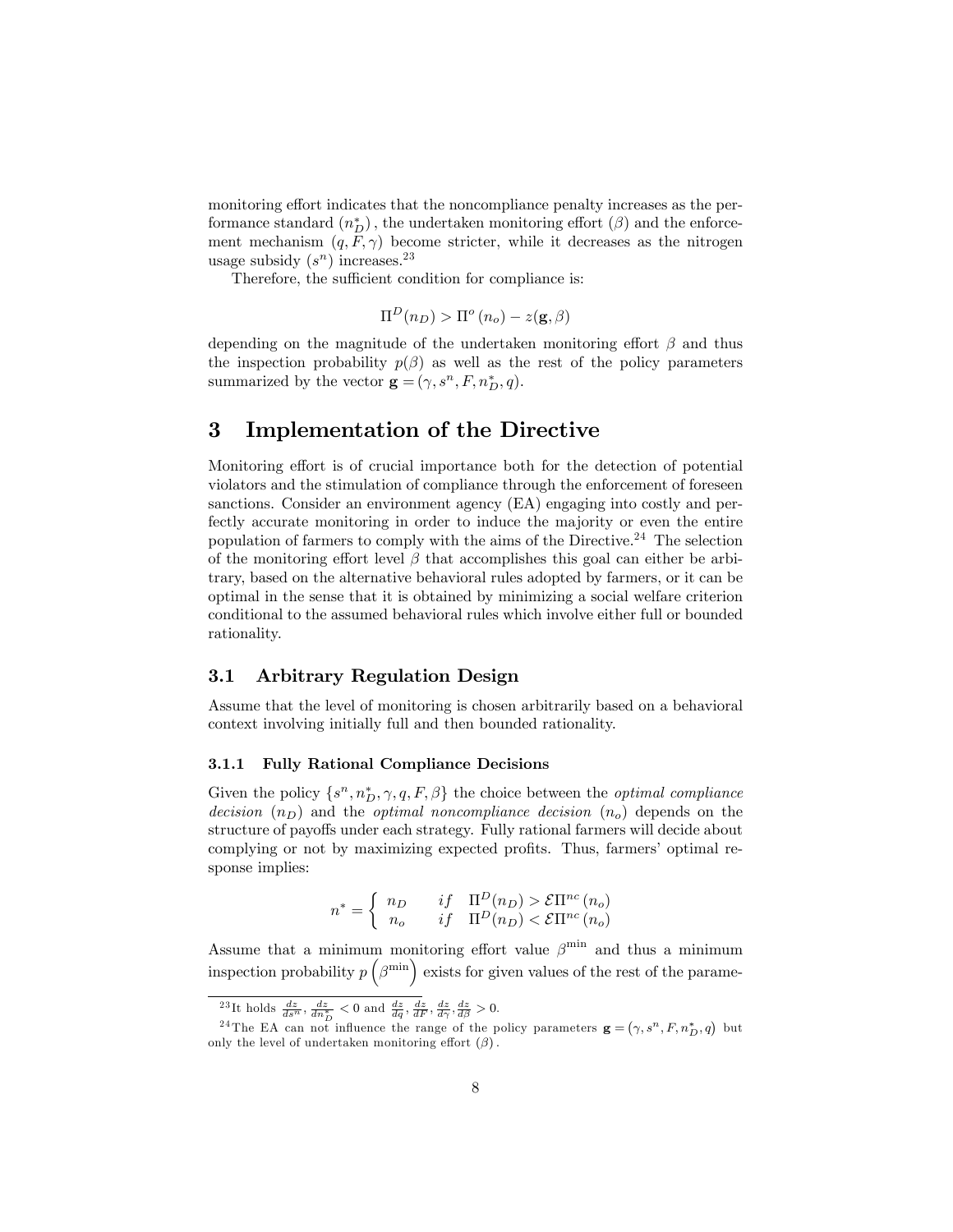ters, making farmers indifferent between the complying and deviating strategy, in the sense that:

$$
p\left(\beta^{\min}\right) : \Pi^{D}(n_{D}) = \mathcal{E}\Pi^{nc}(n_{o})
$$
\n(9)

Henceforth, if the undertaken monitoring effort exceeds the minimum value required to induce compliance, then the noncompliance decision is not profit maximizing and farmers' optimum response is  $n^* = n_D$ . Individual farmers perceive that the imposition of the noncompliance sanctions is more probable and thus prefer the profit losses that compliance entails rather than the losses involved by detected noncompliance. Given the homogeneity assumption the population of farmers adopts a monomorphic behavior characterized by full compliance in the sense that all the farmers adopt the optimal compliance decision. In the opposite case, if monitoring effort is less than  $\beta^{\min}$  then the inspection probability is not high enough to stimulate compliance. The optimal noncompliance decision exists and the optimum response of the population of farmers is  $n^* = n_o$ , meaning that no farmer complies with the Directive.

If the structure of the policy regime is not modified over time and the environmental agency precommits to the chosen monitoring effort then the population takes at a given time  $t$  a "once and for all" decision, that is retained in the future, implying either full compliance or noncompliance with the statutory environmental requirements of the Directive. This requires that the examined public voluntary agreement has "non-surprise" features in the sence that both the environmental agency and the policy maker<sup>25</sup> offer assurances to regulated agents that they will not change the terms of the agreement (i.e.  $q, \beta$ ), in response to changing environmental protection needs (Langpap and Wu, 2004). Therefore, it holds that:

**Proposition 1** If monitoring effort is chosen arbitrarily, based on the assumption that farmers decide about complying or not by using profit maximizing behavior, then the entire population of farmers adopts a monomorphic behavior which persists in the long-run. If  $\beta > \beta^{\min}$  then the optimum compliance decision  $n^* = n_D$  is undertaken and there is full compliance of the population, while if  $\beta < \beta^{\min}$  the optimum noncompliance decision  $n^* = n_o$  is undertaken and there is noncompliance of the population:

#### 3.1.2 Compliance Decisions under Imitating Behavioral Rules

Under bounded rationality farmers ignore the exact structure of payoffs and form anticipations about the policy impacts. At a given time  $t$  the population of farmers is divided in two groups, following different strategies concerning compliance with the Directive. Let  $x(t)$  be the proportion of agents adopting the compliant strategy at time t, while  $x_N(t)$  the remaining proportion deviating from defined standards and retaining the profit maximizing nitrogen usage level  $n_o$ , with  $x(t) + x_N(t) = 1$ .

<sup>&</sup>lt;sup>25</sup>The policy maker defines the range of the policy parameters  $\mathbf{g} = (\gamma, s^n, F, n_D^*, q)$ .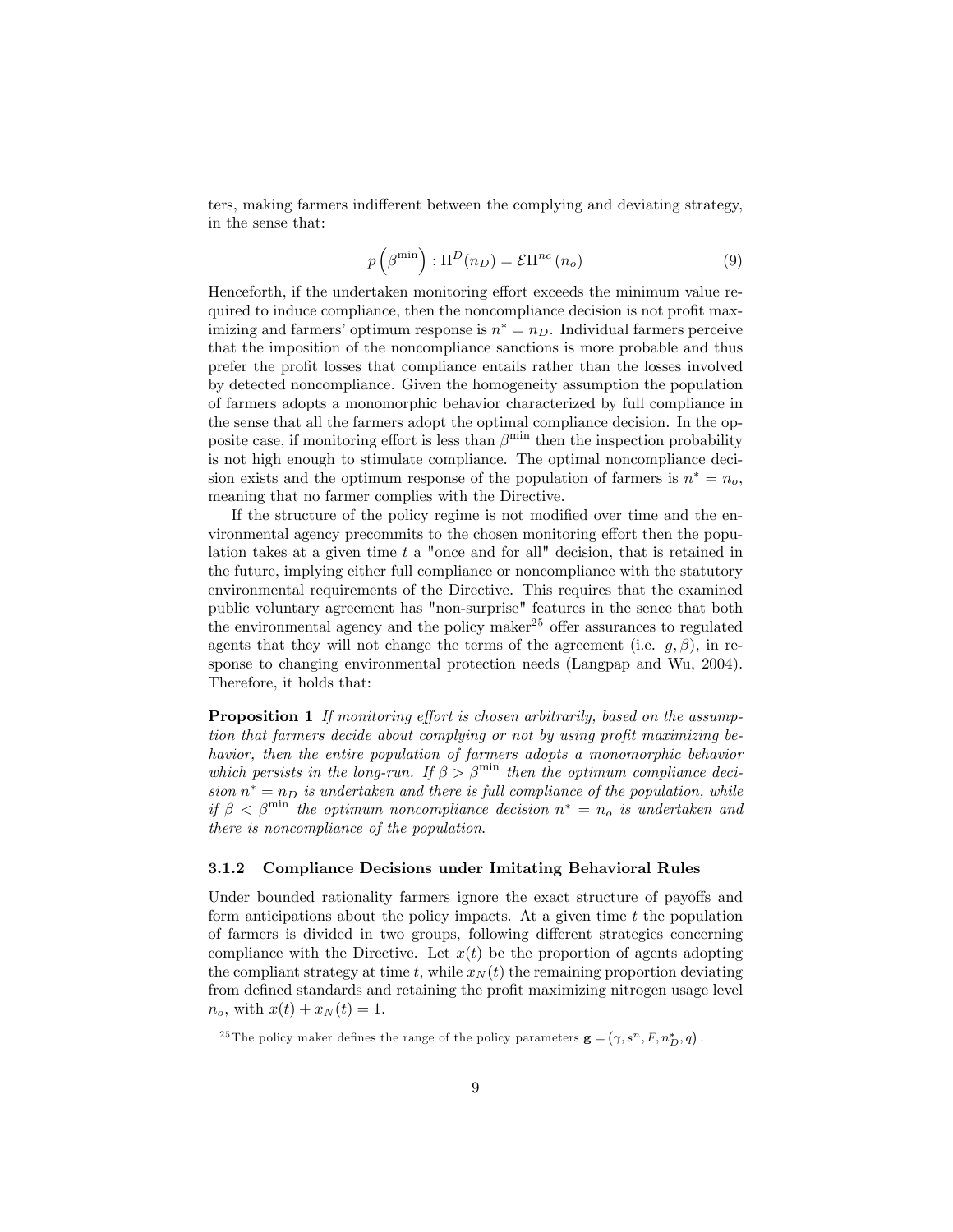The proportion of farmers complying with the Directive evolves in time given the fact that farmers learn the true structure of payoffs via their interaction. This involves that in every time period  $dt$  there is a positive probability  $kdt$ that a agent  $i$  will compare its profits and consequently his strategy, with the corresponding profits and strategy of another randomly chosen agent  $j^{26}$  If i perceives that  $j$ 's profits are sufficiently higher, then he switches his strategy. Under imperfect information concerning the difference in the expected profits of the two strategies, due to uncertainty about the actual auditing probability and possible uncertainty regarding the true cost functions, the probability that farmer  $i$  will change strategy increases the higher the profits difference is. Particularly, agent i that did not comply with the directive standard  $(4)$  at time t, might decide to switch strategy and comply, by imitating the complying agent if the expected profits  $\mathcal{E}\Pi^{nc}$ , are less than the profits  $\Pi^{D}(n_{D})$  of the complying agent. Hence, the probability that a non-complying farmer will change his strategy and ultimately comply with the Directive is given as:

$$
P_{NV}^t = \begin{cases} \beta \left[ \Pi(n_D) - \Pi^o(n_o) + z\left(\mathbf{g}, \beta\right) \right] & \text{for } \Pi^D(n_D) > \mathcal{E} \Pi^{nc} \\ 0 & \text{for } \Pi^D(n_D) \leq \mathcal{E} \Pi^{nc} \end{cases}
$$

The expected proportion of farmers that decide to comply at time  $t + dt$  is:

$$
\mathcal{E}x^{t+dt} = x^t + \kappa dt x^t \sum_{j=1}^v x_N \beta(\Pi^o(n_o) - \Pi^D(n_D))
$$
  

$$
\mathcal{E}x^{t+dt} = x^t + \kappa dt x^t \beta(\Pi^D(n_D) - \bar{\Pi}(n))
$$

where  $\bar{\Pi}(n) = x\Pi^D(n_D) + (1-x)\mathcal{E}\Pi^{nc}(n_o)$  denotes average profits for the whole population.

Since the population of farmers is assumed to be large,  $\mathcal{E}x^{t+dt}$  can be replaced by  $x^{t+dt}$ . Furthermore, if we subtract from both sides the term  $x^t$ , divide by dt and take the limit as  $dt \to 0$ , an equation describing the motion of the group of compliant agents  $x$  over time is derived:

$$
\dot{x} = \kappa \delta x^t \left[ \Pi^D(n_D) - \bar{\Pi}(n) \right]
$$

This is the replicator dynamics equation, indicating that the frequency of the compliance strategy increases when its profits  $\Pi^D(n_D)$  are above the average profits  $\Pi(n)$ . Thus proportional imitation rules can be modelled by replicator dynamics. After substituting  $\overline{\Pi}(n)$  the replicator dynamics equation is rewritten as:

$$
\dot{x} = \kappa \delta x (1 - x) [z(\mathbf{g}, \beta) - \Delta \Pi_D^o]
$$
 (10)

where  $\kappa \delta$  are constant factors that affect the rate of adjustment to stationarity and are often set equal to unit without affecting the stability analysis. The expression  $[z(\mathbf{g}, \beta) - \Delta \Pi_D^o] = \Omega(\beta)$  represents the divergence of profit losses

 $26$  For details see Schlag (1998), Gindis (2000) and Binmore (1992).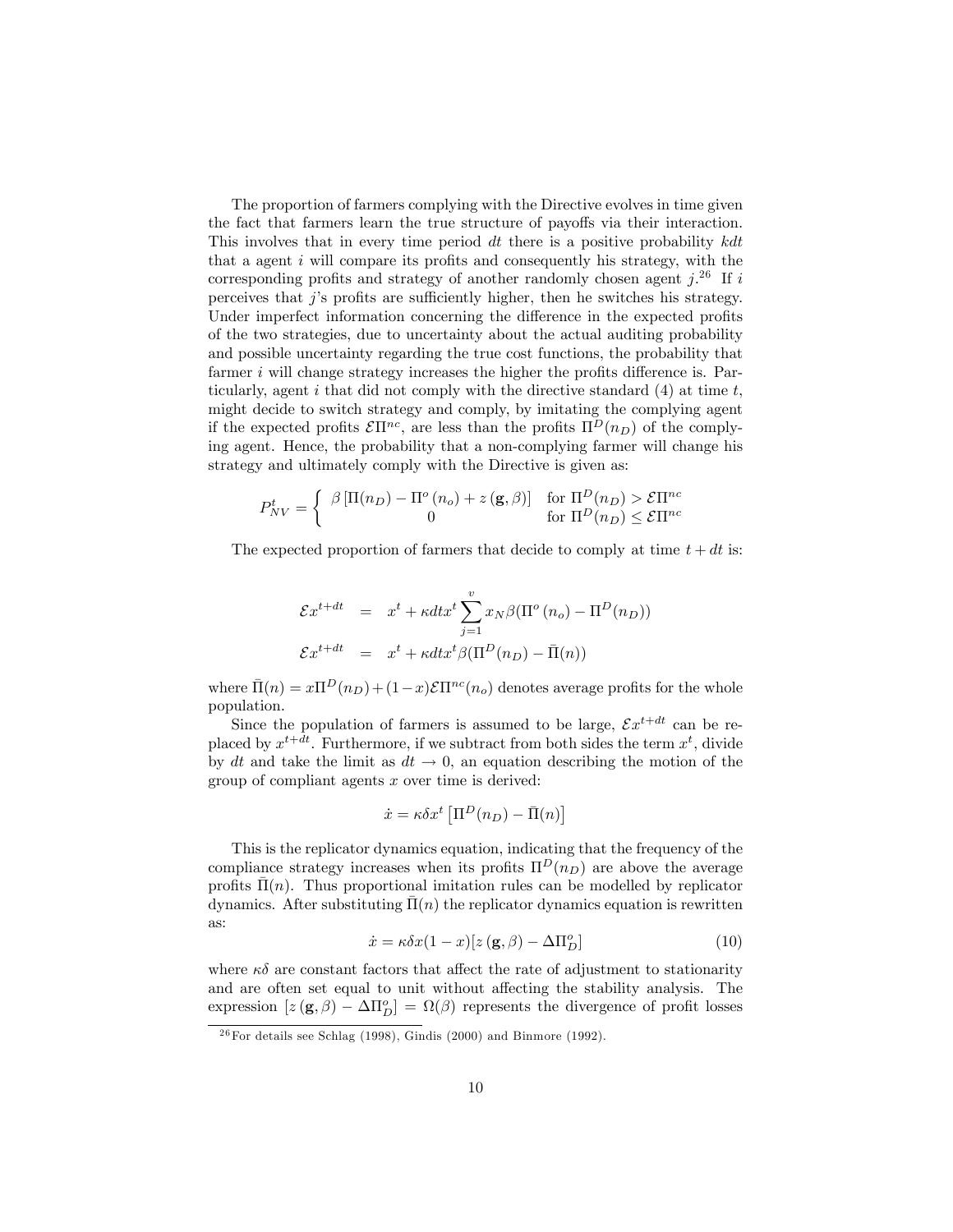under the deviating and compliant strategy compared to the no regulation case, defined as  $z(\mathbf{g}, \beta) = (\Pi^o(n_o) - E\Pi^{nc}(n_o))$  and  $\Delta \Pi^o_D = (\Pi^o(n_o) - \Pi^D(n_D)).$ 

By setting  $\dot{x} = 0$  in (10) we obtain the steady states of the replicator dynamic. It follows that in the long-run the population of farmers converges to a monomorphic critical point characterized either by full compliance  $(x_1^* = 1)$  or noncompliance  $(x_2^* = 0)$  with the Directive. To show this consider the stability condition:

$$
\frac{d\dot{x}}{dx} = (1 - 2x)\Omega(\beta) \tag{11}
$$

This condition implies that full compliance is the evolutionary stable steady state, in the sense that  $\frac{dx}{dx}|_{x_1^*=1} < 0$ , if the divergence of profit losses  $\Omega(\beta)$  is positive. The mechanism operates in the following way. Assume that there is a critical value of monitoring effort  $(\hat{\beta})$  setting the profit loss divergence equal to zero and thus making farmers indifferent between the considered strategies:

$$
\tilde{\beta}:\Omega(\tilde{\beta})=0
$$

This critical value is similar to the minimum monitoring effort value  $\beta^{\min}$ defined under unbounded rationality, and behaves as a bifurcation parameter since the sign of  $\Omega$  and thus the stability of the steady states, depend on the magnitude of the undertaken monitoring effort  $\beta$  relative to the critical value  $\beta$ . Therefore the imposition of the more costly noncompliance sanctions, which are reflected in  $z(\mathbf{g},\beta)$ , becomes more likely if the undertaken monitoring effort  $\beta$ , exceeds the critical value  $\beta$ . In such a case the profit losses that compliance entails are preferred to losses involved by detected noncompliance, inducing in the long run the entire population of farmers to adopt the optimum compliance decision  $n^* = n_D$ , in the sense that  $\lim_{t \to \infty} x = 1$ .

Therefore, when the environmental agency precommits itself to an announced fixed monitoring effort  $\beta$  it holds:

**Proposition 2** If monitoring effort is chosen arbitrarily based on the assumption that farmers decide about complying or not by following proportional imitation rules then the population of farmers converges always to a monomorphic steady state. If  $\beta > \beta$  then the share of compliant farmers increases over time resulting eventually into full compliance  $x_1^* = 1$  with the Directive, while if  $\beta < \beta$  then the proportion of complying farmers diminishes over time resulting into noncompliance  $x_2^* = 0$ .

The total differential of  $\Omega(g, \tilde{\beta}) = 0$  with respect to the policy parameters **g** indicates that given the costs of monitoring effort the target of full compliance can be attainable via the realization of less monitoring effort if the "mixed" policy is characterized by a laxer performance standard  $(n_D^*),$  an increased rural development subsidy  $(s^n)$  and / or a stricter enforcement mechanism  $(q, F, \gamma)$ , as it can be seen by: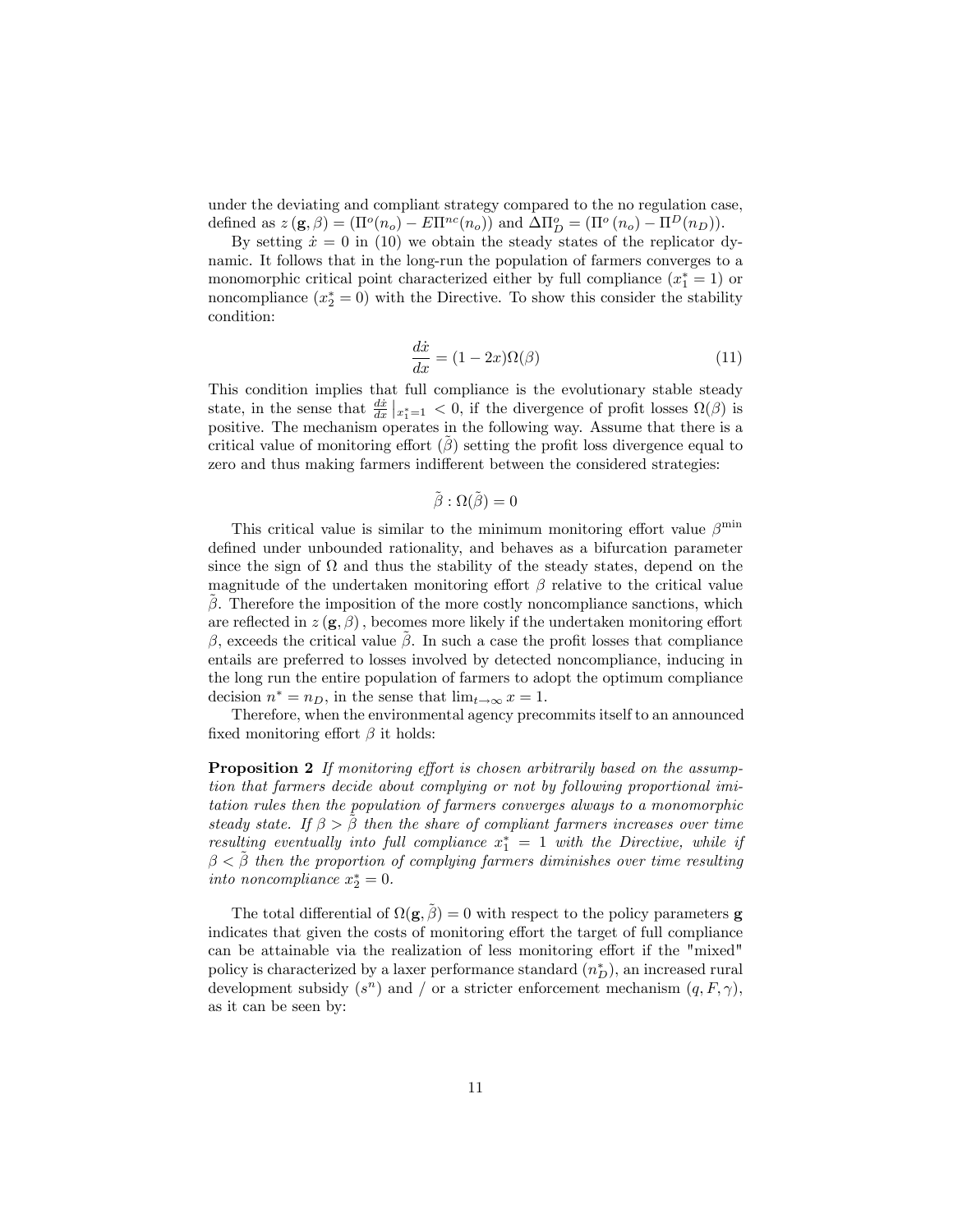$$
\frac{d\tilde{\beta}}{dn_D^*} = -\frac{p(\tilde{\beta})s^n \gamma}{dz/d\beta} < 0 \quad \text{and} \quad \frac{d\tilde{\beta}}{ds^n} = -\frac{(n_D^* - n_D)p(\tilde{\beta})\gamma}{dz/d\beta} < 0
$$

$$
\frac{d\tilde{\beta}}{dq} = -\frac{dz/dq}{dz/d\beta} < 0, \quad \frac{d\tilde{\beta}}{dF} = -\frac{dz/dF}{dz/d\beta} < 0 \quad \text{and} \quad \frac{d\tilde{\beta}}{d\gamma} = -\frac{dz/d\gamma}{dz/d\beta} < 0
$$

This implies that under the proper design of the policy parameters g the range of monitoring effort values  $\beta$  that induce full compliance can become wider, allowing the environmental agency to achieve full compliance by committing to a lower monitoring effort value and thus incurring less monitoring expenses. In this sense there is trade-off between the different policy instruments for attaining full compliance.

Under the replicator dynamics imitation rule the aggregate nitrate emissions are affected by the decisions to comply with the Directive. Therefore equation  $(1)$  is further specified as:

$$
N = v\{xn_D + (1-x)n_o)\}\tag{12}
$$

It is notable that if the environmental agency chooses the monitoring effort value (or inspection probability) based on observations of compliance fraction  $x$ and  $\ell$  or aggregate emissions  $N$  (or equivalently the aggregate nitrogen input usage  $n$ ), then the inspection probability (7) with joint dependence on compliance status  $x$  and stocks would be:

$$
p(t) = p(\beta(x, N), \omega_c)
$$
 with  $\frac{\partial p}{\partial x} < 0$  and  $\frac{\partial p}{\partial N} > 0$ 

Under such a generalised inspection probability, the replicator dynamic equation  $(10)$  is redefined as:

$$
\dot{x} = \kappa \delta x (1 - x) [z (\mathbf{g}, \beta (x, N)) - \Delta \Pi_D^o]
$$

where the associated stability condition is:

$$
\frac{d\dot{x}}{dx} = (1 - 2x)\Omega(\beta(x, N)) + x(1 - x)\frac{\partial p}{\partial \beta}\frac{\partial \beta}{\partial x}\Upsilon
$$

Under an inspection probability dependent on  $(x, N)$ , the replicator dynamic equation defines two monomorphic equilibrium points,  $x_1^* = 1$  and  $x_2^* = 0$ . Nevertheless, there is a potential third equilibrium point  $x_3^* \in (0,1)$ , which satisfies the equilibrium condition  $\dot{x} = 0$  and involves partial compliance of the regulated population. This steady state is determined by a critical pair of compliance fraction and aggregate emissions that sets divergence of profit losses equal to zero, defined as  $(\hat{x}, \hat{N})$ :  $\Omega(\beta(\hat{x}, \hat{N})) = 0$ . The existence of the polymorphic steady state and thus the type of the prevailing equilibrium under this generalized case, depends on the magnitude of the critical pair  $(\hat{x}, \hat{N})$  and the monomorphic pair values,  $(x_1^*, N_1^*)$  and  $(x_2^*, N_2^*)$ .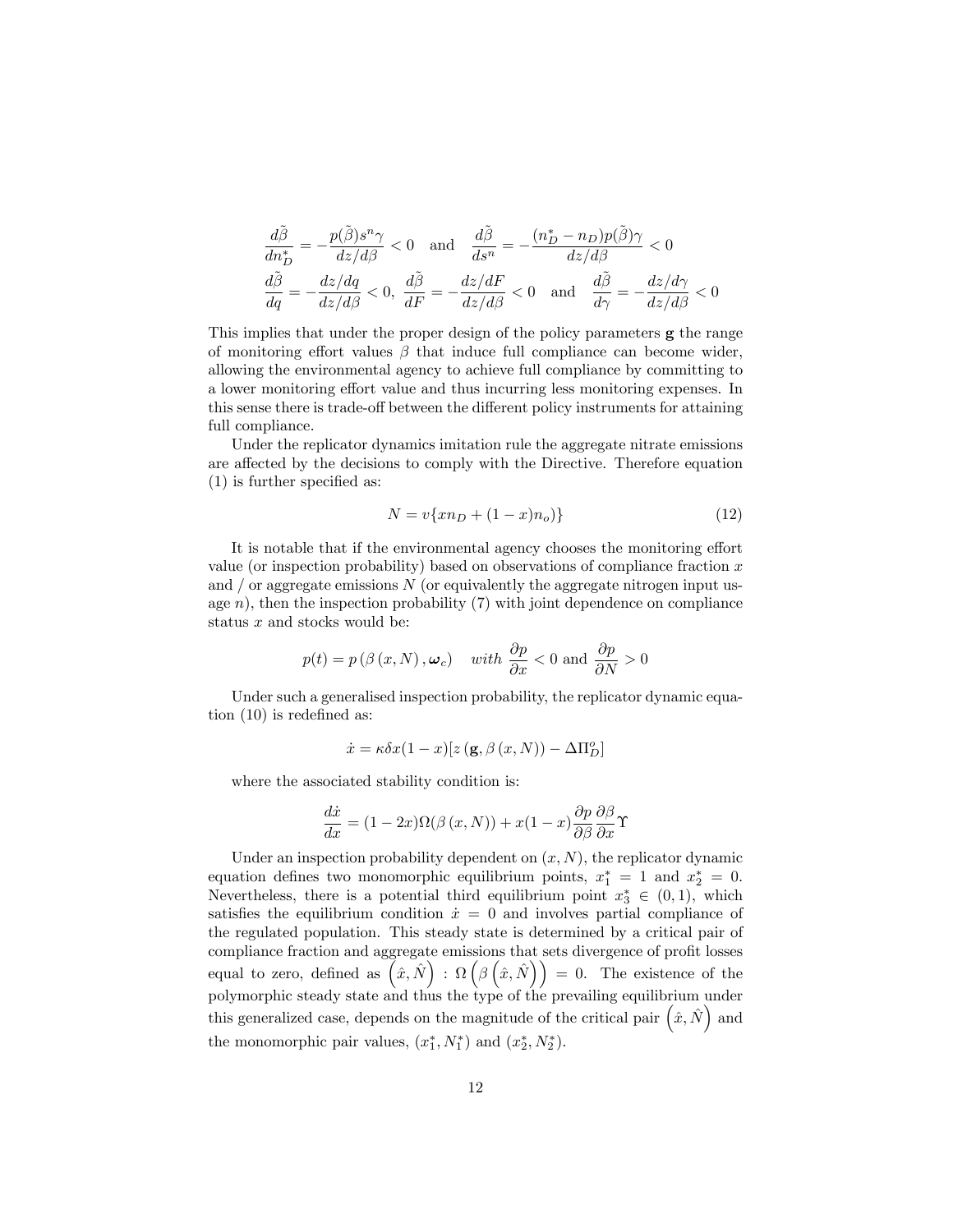Given the assumptions that  $\frac{\partial \beta}{\partial x} < 0$  for  $x \in [0,1]$  and  $\frac{\partial \beta}{\partial N} > 0$ , it holds  $\Omega > 0$  that for any  $(x, N) < (\hat{x}, \hat{N})$  and that  $\Omega < 0$  for any  $(x, N) > (\hat{x}, \hat{N})$ . Hence, if the critical pair  $(\hat{x}, \hat{N})$  lays in the interval  $(0, 1)$ , in the sense that  $(x_1^*, N_1^*) > (\hat{x}, \hat{N}) > (x_2^*, N_2^*)$ , the associated stability conditions are:

$$
\frac{d\dot{x}}{dx} \left|_{x_1^* = 1} \right., \frac{d\dot{x}}{dx} \left|_{x_1^* = 1} \right. > 0 \text{ and } \frac{d\dot{x}}{dx} \left|_{\in (0,1)} \right. < 0
$$

involving that both monomorphic equilibria are unstable, while the polymorphic equilibrium  $x_3^*$  is stable. In the opposite case that  $(\hat{x}, \hat{N})$  lies outside the interval  $(0, 1)$ , meaning that either  $(\hat{x}, \hat{N}) > (x_1^*, N_1^*) > (x_2^*, N_2^*)$  or  $(x_1^*, N_1^*) >$  $(x_2^*, N_2^*)$  >  $(\hat{x}, \hat{N})$ , the population converges to a monomorphic steady state involving either full or no com-pliance of the population with the Directive.

It is underlined that under an inspection probability defined either as  $p(\beta(x))$ or  $p(\beta(N))$ , the long-run behavior of the population is identical to the behavior under the under the generalized inspection probability  $p(\beta(x,N))$ .<sup>27</sup>

It can be concluded thus that:

**Proposition 3** If monitoring effort is chosen arbitrarily based on the imitation dynamics rule and the state variables of the problem, the regulated population converges either to a polymorphic or monomorphic steady state.

Finally, it is worth mentioning that under the proper design of the policy parameters the polymorphic steady states can be driven closer to the full compliance steady state.<sup>28</sup>

### 3.2 Optimal Regulation Design

Even though the unintended generation of nitrates emission flows offers private benefits to individual farmers, their decisions create external costs for the rest of society (Chambers and Quiggin, 1996). Let  $D(N)$  be the social damage caused by nitrates leaching that is assumed to be a linear function of aggregate nitrates leaching. Given the assumed direct, one-to-one relation between individual nitrate leaching  $N_i$  and nitrogen input  $n_i$ , social damages are given by:

$$
D(N) = \alpha N = a \sum_{i=1}^{v} n_i = a v n
$$

<sup>&</sup>lt;sup>27</sup>In the case of  $p(\beta(x))$  there is a critical compliance fraction defined as  $\hat{x}$  setting  $\Omega = 0$ , while in the case of  $p(\beta(N))$  there is a critical value of aggregate emissions  $\hat{N}$  setting  $\Omega =$ 0 respectively. In each case the type of the evolutionary stable critical point depends on the relation between the critical value and the associated monomorphic values. Hence, the population converges to a polymor-phic steady state either if  $x_1^* > \hat{x} > x_2^*$  or  $N_1^* > \hat{N} > N_2^*$ .

<sup>&</sup>lt;sup>28</sup>For the analysis of regulation in common pool resources under imitation dynamics, see Xepapadeas (2005).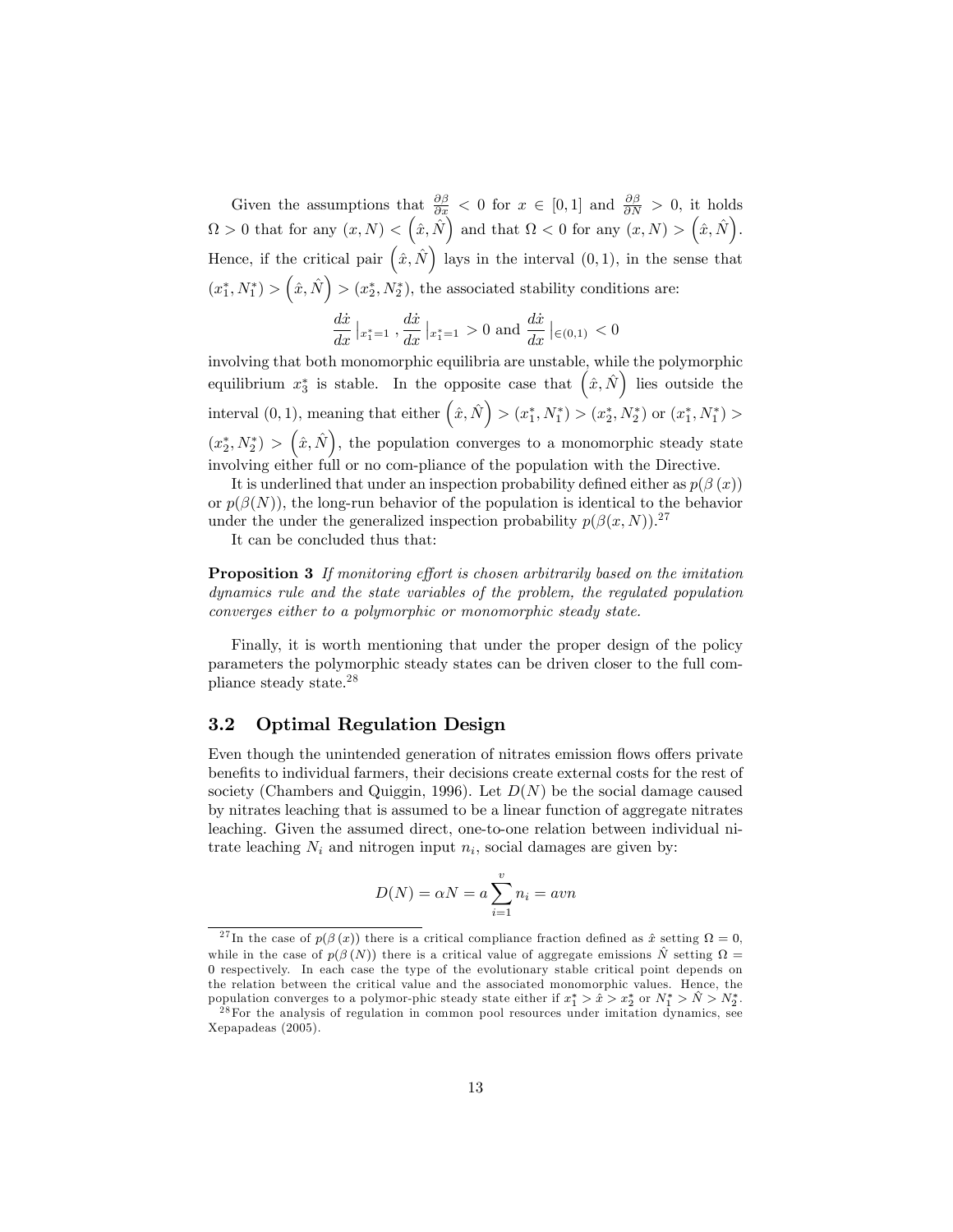where  $\alpha$  represents the constant marginal damage of aggregate emission flows with  $\frac{\partial D(N)}{\partial N} = a > 0$ .

Monitoring effort  $\beta$  required to verify compliance is also costly to society since it requires resources. It is usually financed by social funds raised through taxes and furthermore involves transaction costs to the environmental agent. The associated monitoring costs are:

$$
m(\beta)
$$
 with  $\frac{\partial m(\beta)}{\partial \beta} > 0$  and  $\frac{\partial^2 m(\beta)}{\partial \beta^2} > 0$ 

characterized by  $\frac{\partial m(0)}{\partial \beta} > 0$ .

Consider that the environmental agency selects the monitoring effort level in an optimal way in order to minimize the aggregate social costs  $SC$ , defined as the sum of monitoring costs and environmental damages from nitrates leaching:

$$
\min_{\beta} SC = \min_{\beta} \{ m(\beta) + D(n) \}
$$
\n(13)

conditional to the expression of aggregate nitrates emission flows and the behavioral rule considered each time.

#### 3.2.1 Fully Rational Compliance Decisions

If the environmental agent considers that farmers are fully rational then the minimization problem is conditional to the compliance constraint (9). Under this context the problem is static and given by:

$$
\min_{\beta} \{m(\beta) + \alpha v n\}\
$$
  
s.t.  

$$
\Pi^{D}(n_{D}) = \mathcal{E} \Pi^{nc}(n_{o})
$$

$$
n = \sum_{i=1}^{v} n_{i} = v n
$$

The Lagrangean of the problem is:

$$
L(\beta, x, \mu) = m(\beta) + \alpha v n + \mu \left\{ \mathcal{E} \Pi^{nc} \left( n_o \right) - \Pi^D(n_D) \right\}
$$

where  $\mu$  is the Langrangean multiplier denoting the impact of a marginal change in the payoff of complying agents on the value function  $J^*$  of aggregate social cost and is considered to represent a marginal cost (*i.e.*  $\mu > 0$ ).

The associated first-order-optimality conditions involve: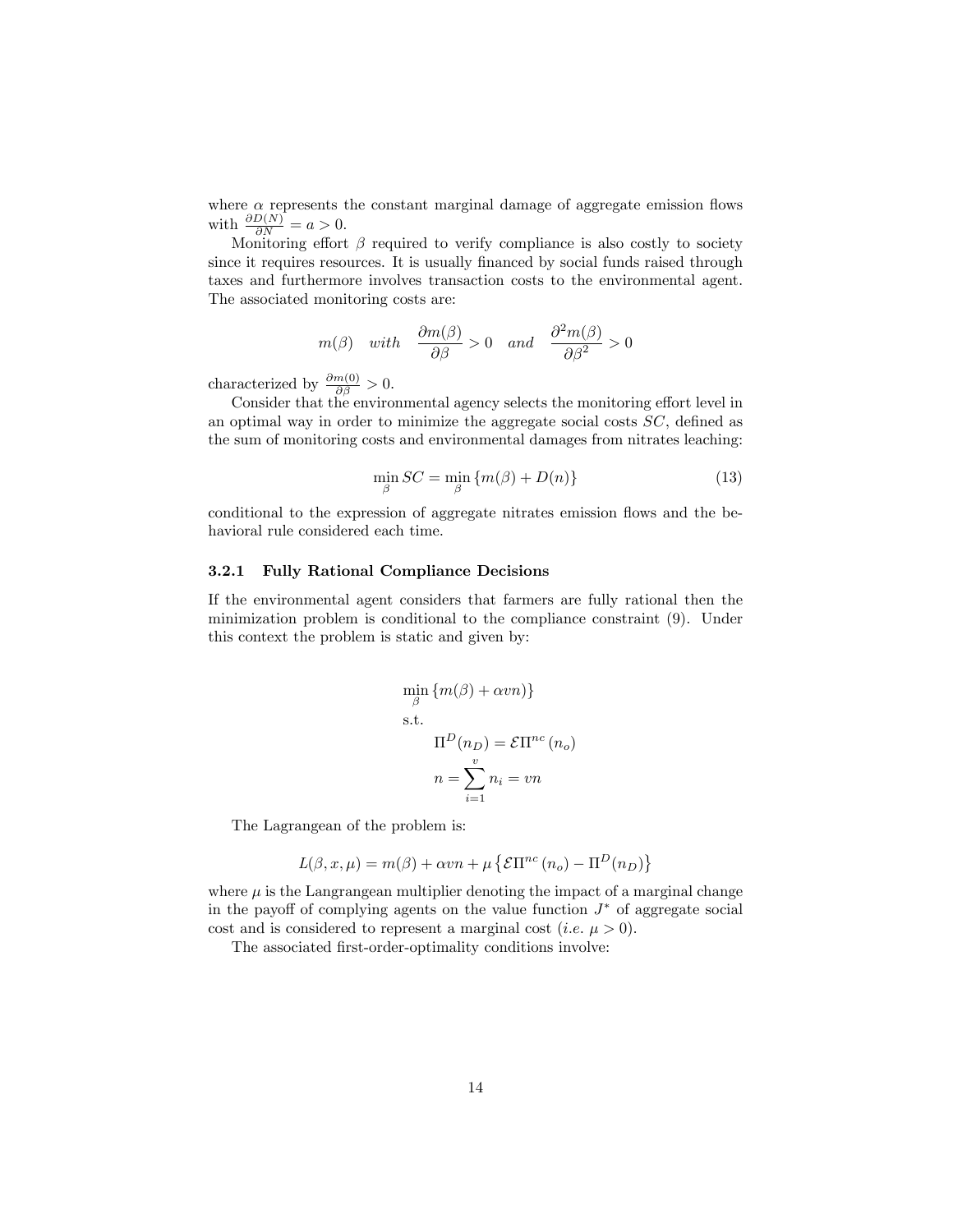$$
\frac{\partial L}{\partial \beta} = \frac{\partial m(\beta)}{\partial \beta} - \mu \frac{\partial p(\beta)}{\partial \beta} (qF\gamma + s^n(n_D^* - n_D)) = 0 \quad (14a)
$$

$$
\frac{\partial L}{\partial \mu} = \mathcal{E} \Pi^{nc} (n_o) - \Pi^D (n_D) = 0 \quad (14b)
$$

$$
\Pi^{D}(n_{D}) = [pf(\mathbf{x}, n) - \mathbf{w}\mathbf{x} - w^{n}n + s^{n}(n_{D}^{*} - n_{D})]
$$
  

$$
\mathcal{E}\Pi^{nc}(n_{o}) = \Pi^{o}(n_{o}) + s^{n}(n_{D}^{*} - n_{D})(1 - p(\beta)\gamma) - p(\beta)qF
$$

In the absence of a budget constrained, the compliance constraint (14b) determines the optimal  $\beta : \beta^* = \beta^{\text{min}}$ . Then the Lagrangean multiplier  $\mu$  is determined by (14a) for  $\beta = \beta^*$ . Since  $\partial \mathcal{E} \Pi^{nc}(n_o)/\partial \beta < 0$ , if the regulator actually applies monitoring effort  $\hat{\beta} = \beta^* + \varepsilon = \beta^{\min} + \varepsilon$ ,  $\varepsilon > 0$ , full compliance is attained. This is a 'knife-edge' result induced by the fully rational behavior of the farmers regarding their compliance decisions. If an effective budget constraint of the form  $m(\beta) \leq B$  is present, then monitoring effort will be chosen at a level  $\bar{\beta}(B)$ :  $m(\bar{\beta}) = B$ . If  $\bar{\beta}(B)$  is less than the minimum value  $\beta^{\min}$  required to induce compliance, then the compliance incentives are inadequate and the entire population of farmers ends up adopting the noncompliance decision rule  $n^* = n_o$ . In the opposite case the compliance strategy is the prevailing strategy and the population is characterized by full compliance with the Directive and the optimum compliance decision  $n^* = n_D$  occurs in the long-run.

**Proposition 4** If monitoring effort is selected optimally based on the assumption that farmers decide about complying or not by using profit maximizing behavior, then the population always adopts a monomorphic strategy. If a budget constraint is not effective, then full compliance is attained by choosing  $\hat{\beta} = \beta^{\min} + \varepsilon$ . If a budget constraint is effective, then if  $\bar{\beta}(B) > \beta^{\min}$  the optimal compliance decision is adopted and the population is characterized by full compliance, while if  $\bar{\beta}(B) < \beta^{\min}$  the optimal noncompliance decision is adopted and noncompliance emerges.

#### 3.2.2 Compliance Decisions under Imitating Behavioral Rules

Under imitating behavioral rules modelled by replicator dynamics (10), the regulator's problem is:

$$
\min_{\beta} \int_{0}^{\infty} \exp(-\rho t) \{m(\beta) + \alpha \hat{n})\} dt
$$
  
s.t.  

$$
\dot{x} = x(1-x) [z(\mathbf{g}, \beta) - \Delta \Pi_D^o]
$$
  

$$
\hat{n} = \sum_{i=1}^{v} n_i = v[xn_D + (1-x)n_o]
$$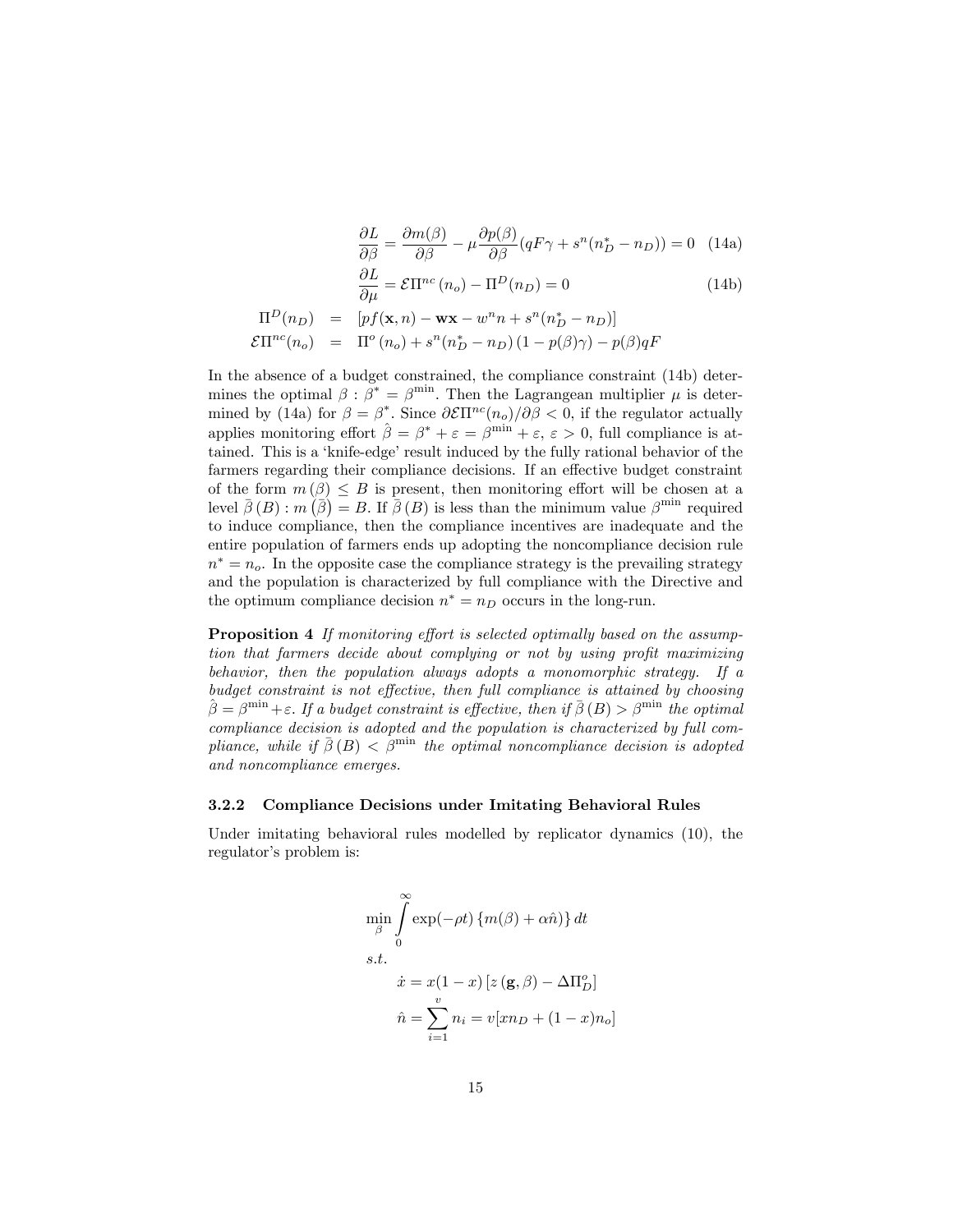The Hamiltonian of the problem is:

$$
H(\beta, x, \lambda) = m(\beta) + \alpha v[xn_D + (1 - x)n_o] + \lambda x(1 - x) [z(\mathbf{g}, \beta) - \Delta \Pi_D^o]
$$
 (15)

where  $\lambda$  is the associated costate variable reflecting the impact of a marginal change in the proportion of complying agents on minimum discounted social  $\cot J^*$ :

$$
\lambda = \frac{\partial J^*}{\partial x}
$$

and represents the dynamic social shadow value of compliance, This value is expected to be negative since an increase in compliance reduce social costs  $(i.e.$  $\lambda < 0$ ).

The Pontryagin maximum principle<sup>29</sup> implies for  $x \in (0,1)$ :<sup>30</sup>

$$
\frac{\partial H(\cdot)}{\partial \beta} = \frac{\partial m(\beta)}{\partial \beta} + \lambda x (1 - x) \frac{\partial p(\beta)}{\partial \beta} \Upsilon = 0 \text{ if } \beta^* > 0 \tag{16a}
$$

$$
\text{if } \frac{\partial H(\cdot)}{\partial \beta} > 0, \beta^* = 0
$$

$$
\dot{\lambda} = \rho \lambda - \frac{\partial H(\cdot)}{\partial x} = \lambda [\rho - (1 - 2x) \Omega(\beta)] - \alpha v [n_D - n_o] \tag{16b}
$$

The associated Arrow-type transversality conditions imply:

$$
\lim_{t \to \infty} \exp(-\rho t)\lambda(t) \ge 0 \quad \text{and} \quad \lim_{t \to \infty} \exp(-\rho t)\lambda(t)x(t) = 0
$$

Assume that condition (16a) determines an interior solution (*i.e.*  $\beta^* > 0$ ). From the Implicit Function Theorem the optimal monitoring effort  $\beta^*$  minimizing the discounted aggregate social costs is:

(16a): 
$$
\Rightarrow^* = \hat{\beta}(x, \lambda, \mathbf{g}) = \hat{\beta}(x, \lambda, \gamma, s^n, F, n_D^*, q)
$$
 (17)

At the monomorphic steady states the value of  $\beta$  depends on the magnitude of the policy parameters  $g$ , while it is independent of the state and costate variables of the problem. Hence, for  $x = x_1^* = 1$  or  $x = x_2^* = 0$ , we assume that  $\beta = \beta_i^*, i = 1, 2$  is chosen such that both full compliance and no compliance are conditionally attracting for the replicator dynamic equation.<sup>31</sup> In particular,  $\beta_1^*$  is selected to set the divergence of profit losses  $[z(\mathbf{g}, \beta_1^*) - \Delta \Pi_D^o] = \Omega(\beta_1^*)$ positive, in the sense that the compliant strategy is preferable in terms of profit losses, so that once the population converges to the full compliance steady state it does not diverge. On the other hand,  $\beta_2^*$  is selected to set the divergence

<sup>&</sup>lt;sup>29</sup> The second-order-condition  $H_{\beta\beta}(\beta, x, \lambda)$  is positive implying that the optimal  $\beta^*$  minimizes the Hamiltonian  $H(\beta, x^*, \lambda)$ .

 ${}^{30}_{21}$  Let  $\Upsilon = [qF\gamma + s^n(n_D^* - n_D)]$ .

 $^{31}$  Both assumptions for the values of  $\Omega$  ( $\beta_1^*$ ) and  $\Omega$  ( $\beta_2^*$ ) are necessary for the definition of the stability properties of the monomorphic steady states. For further details see the Appendix.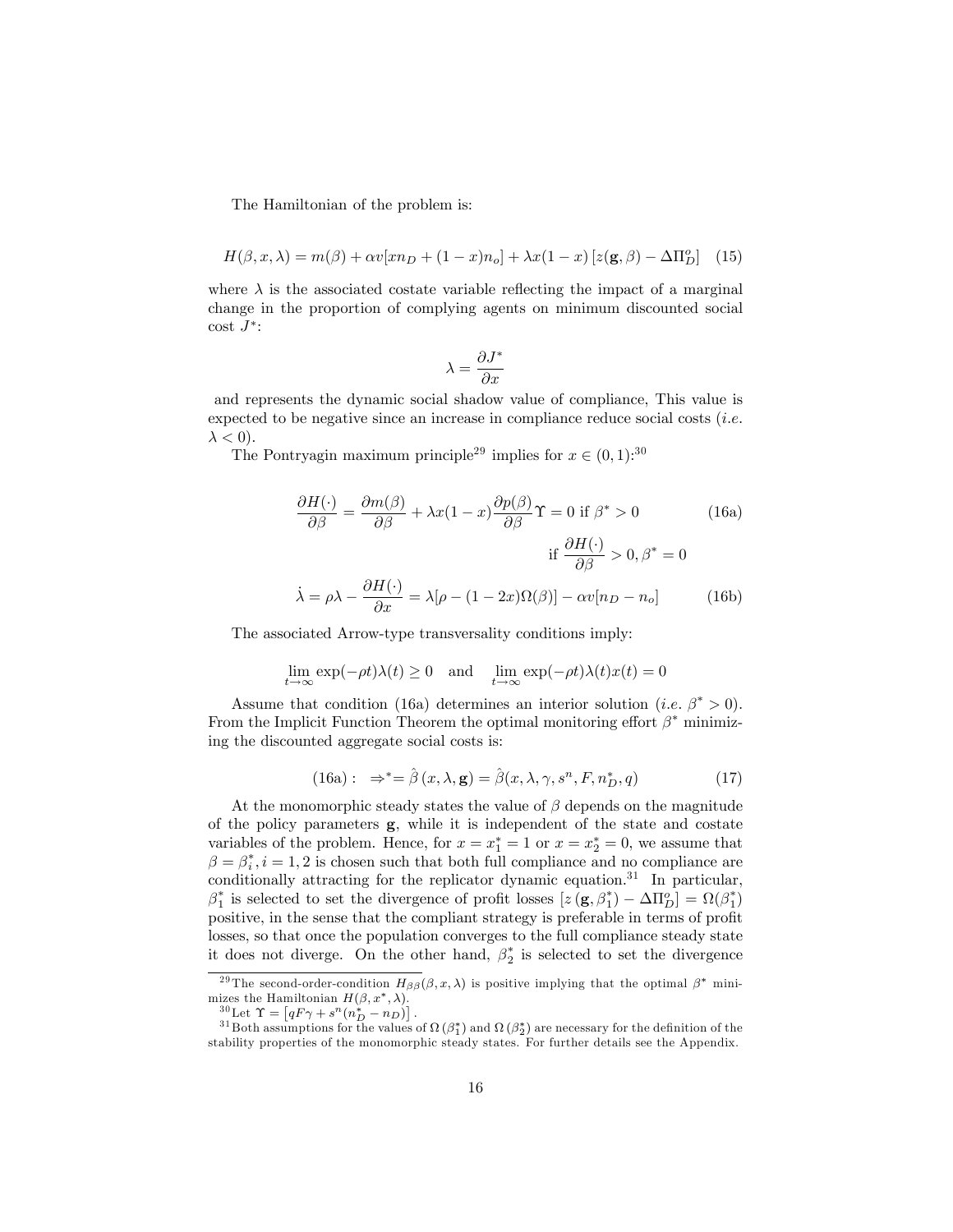of profit losses  $[z(\mathbf{g}, \beta_2) - \Delta \Pi_D^o] = \Omega(\beta_2^*)$  negative, so as to set profit losses under the deviating strategy preferable to the losses involved by the compliant strategy.

By substituting  $(17)$  into  $(10)$  and  $(16b)$  the modified Hamiltonian dynamic system (MHDS) in the state-costate space is defined as:

$$
\dot{x} = x(1-x)\left[z(\mathbf{g}, \hat{\beta}(x, \lambda, \mathbf{g})) - \Delta \Pi_D^o\right]
$$
\n(18)

$$
\dot{\lambda} = \lambda \left( \rho - (1 - 2x) \left[ z(\mathbf{g}, \hat{\beta}(x, \lambda, \mathbf{g})) - \Delta \Pi_D^o \right] \right) - \alpha v \Delta (n)_{o}^D \qquad (19)
$$

where  $[n_D - n_o] = \Delta (n)_{o}^D$ . The solution of the MHDS determines the sociallyoptimal time paths  $(x^*(t), \lambda^*(t))$  and the socially-optimal steady state equilibrium point  $(x^{\infty}, \lambda^{\infty})$  for the compliance fraction x and its shadow value  $\lambda$ , along with the corresponding socially-optimal monitoring effort path  $\beta^*(x^*(t), \lambda^*(t))$ .

By setting  $(x = \lambda = 0)$ , two types of possible steady states are determined for the long-run equilibrium compliance fraction:

Monomorphic: 
$$
x_1^* = 1
$$
,  $x_2^* = 0$   
Polymorphic:  $x_3^* \in (0, 1)$ :  $z(s^n, n_D^*, \gamma, q, F, \hat{\beta}(x, \lambda, \mathbf{g})) = \Delta \Pi_D^o$ 

Monomorphic critical points involve either full compliance  $(x_1^*)$  or full noncompliance  $(x_2^*)$  with the Directive. They are depicted by two isoclines vertical to the horizontal axis (figure 1).

#### [Figure 1]

The polymorphic steady state  $(x_3^*)$  is characterized by partial compliance and is implicitly defined by an isocline  $x(\lambda)|_{\dot{x}=0}$  with the property:

$$
\lambda(x)|_{\dot{x}=0} : \Omega(x,\lambda) = \left[ z(s^n, n_D^*, \gamma, q, F, \hat{\beta}(x,\lambda, \mathbf{g})) - \Delta \Pi_D^o \right] = 0 \tag{20}
$$

All the combinations  $(x, \lambda)$  along the  $\lambda(x)|_{x=0}$  isocline satisfy  $\Omega(x, \lambda) = 0$ . For combination  $(x, \lambda)$  outside this isocline  $\Omega \neq 0$ . For combinations located above the isocline  $\Omega > 0$ , while combinations located below are characterized by  $\Omega < 0.32$ 

The  $\lambda(x)|_{x=0}$  expression is illustrated by an inverse "U" shaped isocline with maximum at  $x = 1/2$ , (figure 1) since its slope is:<sup>33</sup>

$$
\frac{d\lambda}{dx}\Big|_{x=0} = -\frac{\partial \beta^* / \partial x}{\partial \beta^* / \partial \lambda} = \begin{cases} \frac{d\lambda}{dx}\Big|_{x=0} > 0 & \text{for} \quad x \in (0, 1/2) \\ \frac{d\lambda}{dx}\Big|_{x=0} < 0 & \text{for} \quad x \in (1/2, 1) \end{cases}
$$

 $^{32}$ It is assumed that  $\Omega(\beta_1^*)$  is positive, while  $\Omega(\beta_2^*)$  is negative, so that both full compliance and no compliance are conditionally attracting for the replicator dynamic equation.

 $33$  This isocline does not intersect with the monomorphic isoclines of (18).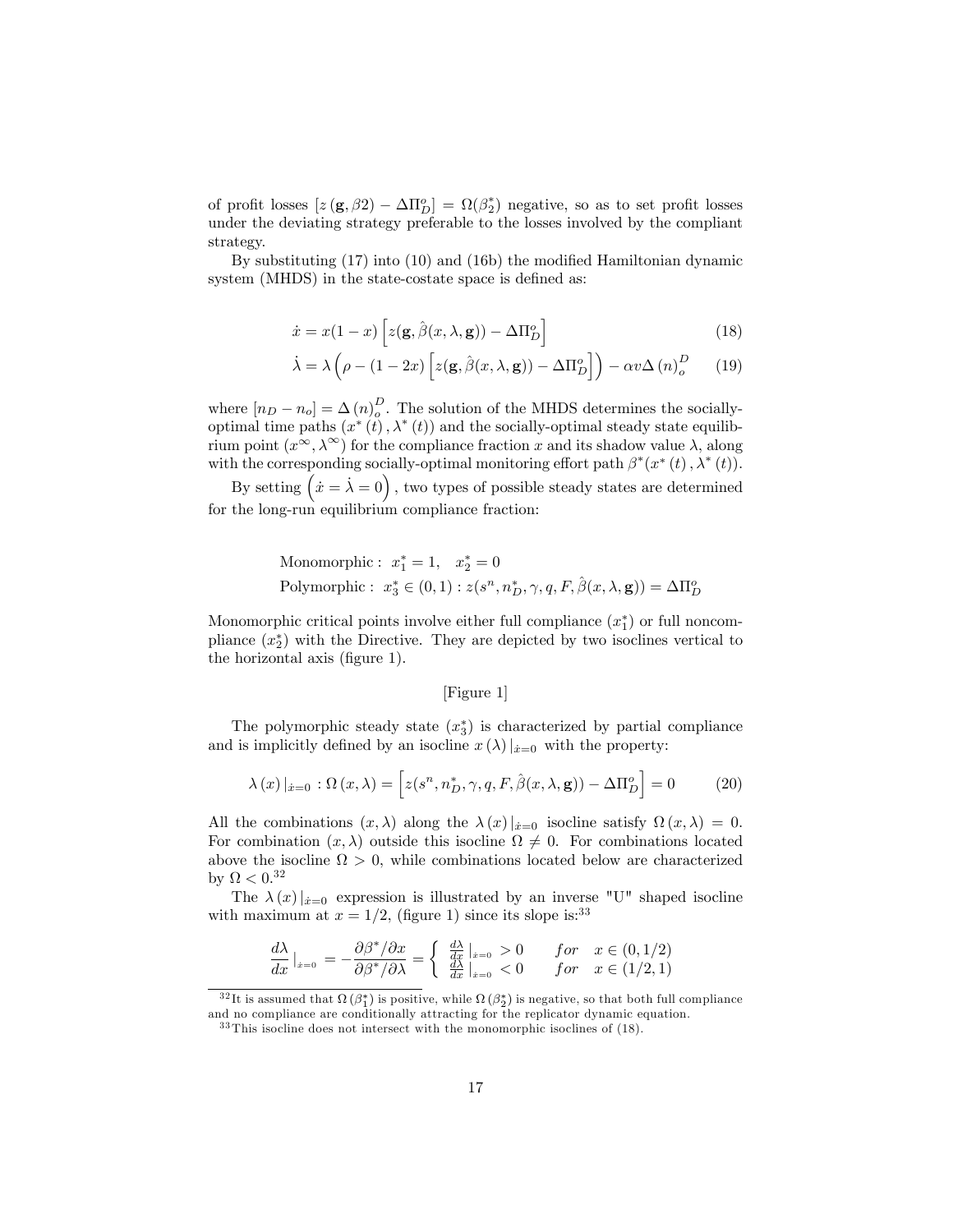The slope can be interpreted as reflecting the relative variability of the monitoring effort  $\beta$  due to changes in the levels of the state and costate variables.<sup>34</sup>

By setting (19) equal to zero and substituting the steady-state equilibria of  $(18)$ , the corresponding steady state shadow values of compliance are defined as:

$$
\lambda^*\left|_{x_1^*=1}\right. = \frac{\alpha v \Delta\left(n\right)_{o}^D}{\rho + \Omega\left(\beta_1^*\right)}, \,\, \lambda^*\left|_{x_2^*=0}\right. = \frac{\alpha v \Delta\left(n\right)_{o}^D}{\rho - \Omega\left(\beta_2^*\right)} \,\, \text{and} \,\, \lambda^*\left|_{x_3^* \in (0,1)}\right. = \frac{\alpha v \Delta\left(n\right)_{o}^D}{\rho}
$$

By the assumptions for the values of  $\Omega(\beta_1^*)$  and  $\Omega(\beta_2^*)$  and the fact that  $\alpha v \Delta(n)_{o}^{D} < 0$ , it holds that  $\lambda$  is negative at all steady states and that  $\lambda^*|_{x_3^* \in (0,1)}$ is greater than  $\lambda^*|_{x_1^*=1}$  and  $\lambda|_{x_2^*=0}$ . Therefore the monomorphic steady state shadow values  $\lambda_1^*$  and  $\lambda_2^*$  are below the  $\lambda(x)|_{x=0}$  isocline (see figure 1).

The behavior of the  $\lambda = 0$  isocline in the  $(x, \lambda)$  space is ambiguous given that the sign of the slope:

$$
\frac{d\lambda}{dx}\Big|_{\lambda=0} = -\lambda \left\{ 2\Omega(\beta) - (1-2x) \frac{\partial p}{\partial \beta} \frac{\partial \beta}{\partial x} \Upsilon \right\} / \left\{ \rho - (1-2x) \left[ \Omega(\beta) + \lambda \frac{\partial p}{\partial \beta} \frac{\partial \beta}{\partial \lambda} \Upsilon \right] \right\}
$$
\n(21)

can be determined only in the neighborhood of the steady-states and around the compliance value  $(x = 1/2)$  (see figure 1).<sup>35</sup> Whether the  $\lambda = 0$  curve is continuous or not at the monomorphic values of  $\lambda$  depends on the the assumptions for the optimal values  $\beta_1^*$  and  $\beta_2^*$ . In particular  $\lambda_1^*(\beta_1^*)$  and  $\lambda_2^*(\beta_2^*)$  are continuity points if:

$$
\lim_{x \to 1} \hat{\beta}(x, \lambda, \mathbf{g}) = \beta_1^* \quad \text{and} \quad \lim_{x \to 0} \hat{\beta}(x, \lambda, \mathbf{g}) = \beta_2^* \tag{22}
$$

simultaneously occur. However, it is more natural to assume that the hair-line case of (22) is not satisfied and that the monomorphic values of  $\lambda$  are isolated points of  $\lambda = 0$ .

Depending on the shape of  $\lambda = 0$  and  $\lambda(x)|_{x=0}$  in the  $(x, \lambda)$  space, the  $\lambda = 0$ isocline can be depicted in several ways. If the two isoclines do not intersect, then  $\lambda = 0$  represents either a "U" shaped curve, or a curve with decreasing and increasing parts (figure 2). On the other hand, if  $\lambda = 0$  intersects the  $\Omega(x, \lambda) = 0$  once for  $x \in (0, 1)$ , then it assigns a fixed value to  $\lambda$  for the monomorphic steady state of  $(18)$  and defines a curve with decreasing and / or increasing parts for the remaining  $x$  values (see figure 3). Finally, in the

<sup>34</sup> From the partial derivative  $\frac{d\beta^*}{dx} = \left(-H_{\beta\beta}\right)^{-1} \left[\lambda(1-2x)\frac{\partial p(\beta)}{\partial \beta}\Upsilon\right]$ , it is evident that  $\frac{d\lambda}{dx}$ 0 for  $x \in (0, 1/2)$  and  $\frac{d\lambda}{dx} < 0$  for  $x \in (1/2, 1)$ .

<sup>35</sup>Around the monomorphic equilibrium points the slope is  $\frac{d\lambda}{dx}$  $\frac{x_1^*}{\lambda=0} > 0$  and  $\frac{d\lambda}{dx}$  $\frac{x_2^*}{\dot{\lambda}=0} < 0.$ For  $x = 1/2$  it holds  $\frac{d\lambda}{dx}$  $x_2^*$   $\geq 0$ , while around the polymorphic steady states it can be seen that  $\frac{d\lambda}{dx}$  $\frac{x_3^*}{\lambda = 0}$  > 0 if  $x_3^* \in (0, 1/2)$  and  $\frac{d\lambda}{dx}$  $x_3^*$   $\geq 0$  if  $x_3^* \in (1/2, 1)$ . At intermediate compliance values the slope sign is uncertain.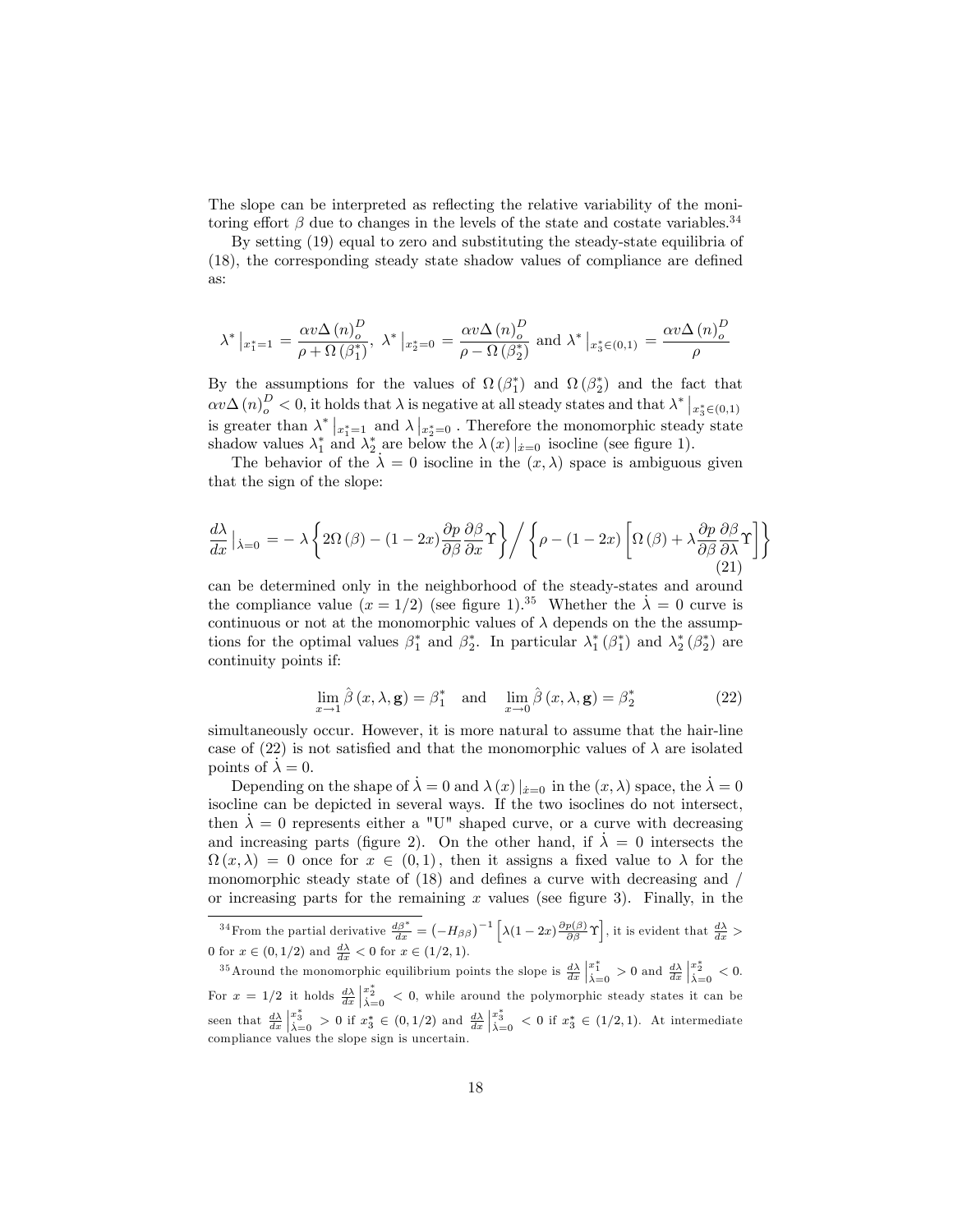"knife-edge" case where the  $\lambda = 0$  isocline is symmetric around  $x = 1/2$  and intersects the  $\Omega(x,\lambda) = 0$  twice, it is defined by an inverse "U" shaped curve (see figure 4).<sup>36</sup>

#### [Figure 2] [Figure 3] [Figure 4]

The intersection of  $\lambda = 0$  and  $\dot{x} = 0$  isocline defines the long-run equilibrium for x and  $\lambda$ . The total number and type of feasible socially-optimal equilibrium steady states  $(x_i^*, \lambda_i^*)$  depends on the shape of  $\lambda = 0$  and  $\lambda(x)|_{x=0}$  in the  $(x, \lambda)$ space. If  $\lambda = 0$  does not intersect with  $\lambda(x)|_{x=0}$ , then the MHDS involves only two monomorphic steady states indicating full or non compliance (figure 2). On the other hand, if they intersect then the system is characterized by the two monomorphic equilibria and one polymorphic critical point (figure 3), given the fact that  $\lambda = 0$  meets  $\lambda(x)|_{x=0}$  only once, either at its increasing or decreasing part.<sup>37</sup> In this case if  $\lambda = 0$  and  $\lambda(x)|_{x=0}$  intersect at the increasing part of  $\lambda(x)|_{x=0}$ , then the polymorphic rest point involves a small fraction of compliant farmers (*i.e.*  $x_3^* \in (0, 1/2)$ ), while if they intersect at its decreasing part then it involves high proportion of compliant farmers  $(i.e. x_3^* \in (1/2, 1))$ .<sup>38</sup>

Given that monitoring effort is optimally chosen, the MHDS is characterized by multiple equilibria involving either full compliance  $(x_1^*, \lambda_1^*)$ , noncompliance  $(x_2^*, \lambda_2^*)$  and/or partial compliance  $(x_3^*, \lambda_3^*)$  with the aims of the Directive. The stability properties of each critical point are examined in detail in Appendix. Stability analysis suggests that the system is characterized by multiple saddle points potentially connected by heteroclinic orbits (see Figure 5a,b). In particular, both monomorphic rest points and the polymorphic steady state involving a high level of compliance  $(i.e. x_3^* \in (1/2, 1))$  satisfy the saddle point property, implying that for any initial compliance  $x<sup>0</sup>$ , there exists an initial costate variable  $\lambda^0$  such that the system converges to one of these steady states as  $t \to \infty$ . Convergence to a specific monomorphic or a polymorphic state depends on the specific initial compliance state. In this sense the emerging long run steady state exhibits history dependence.

#### [Figure 5a] [Figure 5b]

Stability analysis also indicates that depending on the relative magnitude of marginal social benefits and costs steady states may include one stable and

<sup>&</sup>lt;sup>36</sup>It is worth mentioning that the  $\lambda = 0$  isocline cannot intersect with the monomorphic isoclines of (18) in the area defined above the  $\lambda(x)|_{x=0}$  isocline due to the fact that both  $\lambda_1^* < \lambda_3^*$  and  $\lambda_2^* < \lambda_3^*$ . Furthermore, we exclude hairline cases where the  $\lambda = 0$  isocline is tangent to the  $\Omega(x,\lambda) = 0$  curve.

<sup>&</sup>lt;sup>37</sup>The slope at the polymorphic steady states is known, since the MHDS can not have multiple polymorphic steady states.

<sup>&</sup>lt;sup>38</sup> Nevertheless, in the special case that  $\lambda = 0$  is symmetric around  $x = 1/2$  and intersects the  $\Omega(x,\lambda) = 0$  twice, the MHDS has two polymorphic critical points, with the same shadow value for  $\lambda$  (figure 4).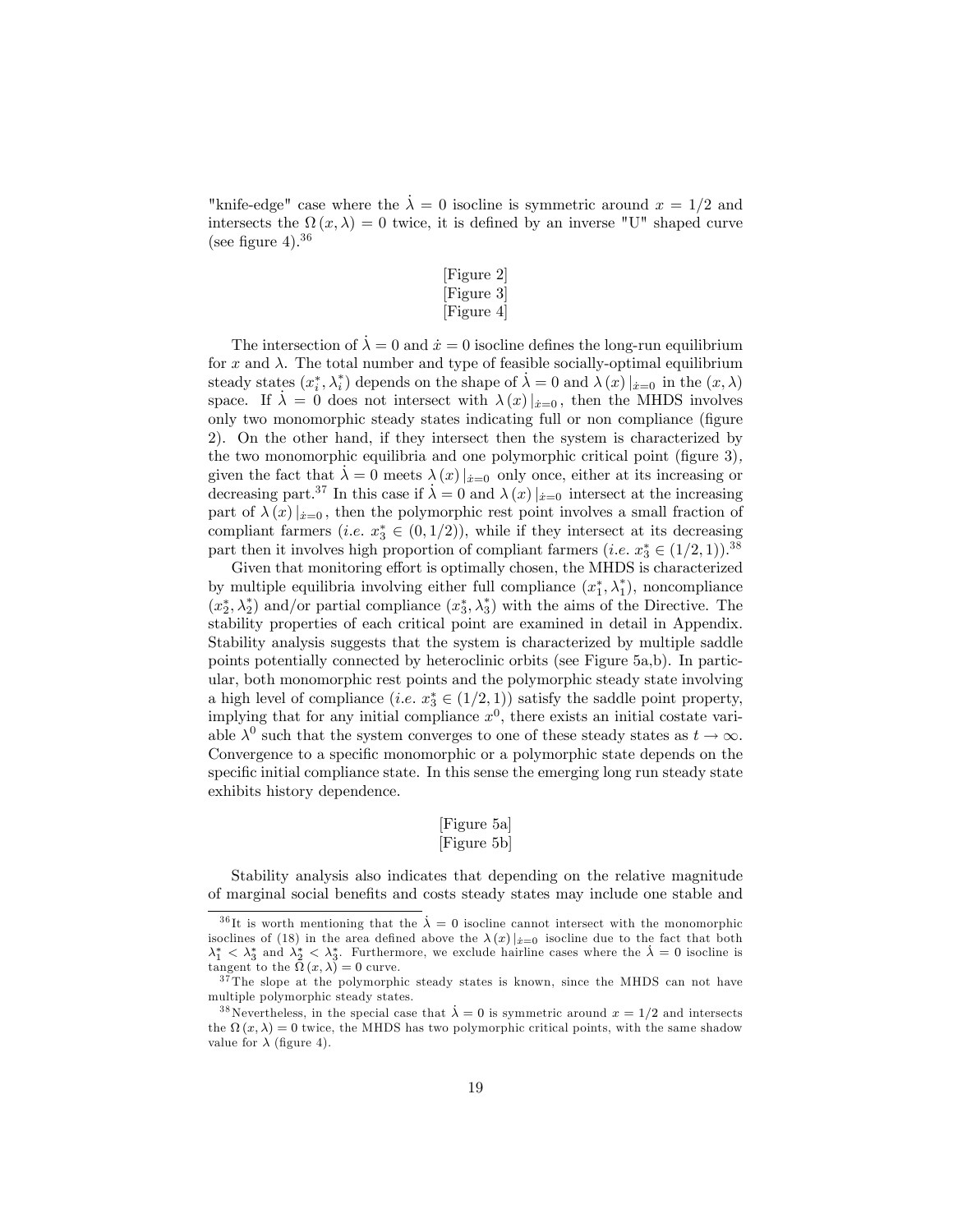one unstable polymorphic steady states, with the stable steady state involving low level of compliance  $(i.e. x_3^* \in (0, 1/2))$ . If the structure of marginal social benefits and costs is such that the trace of the Jacobian determinant  $Tr(J_3^*)$  of the MHDS evaluated at  $(x_3^*, \lambda_3^*)$ :

$$
Tr(J_3^*) = \rho + \frac{\partial p}{\partial \beta} \Upsilon \left\{ x_3^*(1 - x_3^*) \frac{\partial \beta^*}{\partial x} - \lambda_3^*(1 - 2x_3^*) \frac{\partial \beta^*}{\partial \lambda} \right\}
$$

is negative, then  $(x_3^*, \lambda_3^*)$  is a stable steady state. Furthermore, depending on the sign of the associated discriminant  $\Delta$ , this steady state can be a stable focus where the approach path is characterised by oscillations (see figure  $6$ ) or a stable node without spilaring trajectories. In the special case that  $Tr(J_3^*)=0$  and  $\Delta$  < 0, then the polymorphic steady state is center where the system fluctuates around the rest point.

#### [Figure 6]

It worths mentioning that when the low compliance steady state is unstable, then there is a possibility that a limit cycle with counterclockwise movement exists around the given critical point (see figure 7). Given that the flow of the vector field  $(18)$  -  $(19)$  points outwards around the unstable steady state, a limit cycle denoted by L exists if a compact positively invariant region R exists such that the flow of the vector field is pointing inwards on its boundary.<sup>39</sup> In such a case all the  $(x, \lambda)$  combinations along the limit cycle L are stable states and under particular initial conditions the system can be trapped in a low level compliance area characterised by oscillating dynamics.

#### [Figure 7]

Hence, it can be concluded that:

**Proposition 5** If monitoring effort is chosen optimally based on the assumption that farmers decide about complying or not by following proportional imitation rules, then depending on the initial compliance state  $x_0$ , the population converges either to a monomorphic steady state involving full compliance  $(x_1^*, \lambda_1^*)$ or full noncompliance  $(x_2^*, \lambda_2^*)$ , or to a polymorphic steady state involving low or high levels of partial compliance  $(x_3^*, \lambda_3^*)$ . Depending on the topological properties of the resulting evolutionary equilibrium point, the approach dynamics can either be monotonic or oscillating.

The slope of examined isoclines influences the discrepancies between the equilibrium compliance proportions associated with the polymorphic and monomorphic steady states. If the monitoring effort is more sensitive to changes in the compliance fraction  $(x)$ , or alternatively less sensitive to changes in the shadow value of compliance ( $\lambda$ ), then the isocline  $\lambda(x)|_{x=0}$  becomes steeper and the discrepancy between the polymorphic and monomorphic steady states increases,

 $39\,\text{For further details see Xepapadeas (2005).}$  For technical details see Sastry (1999).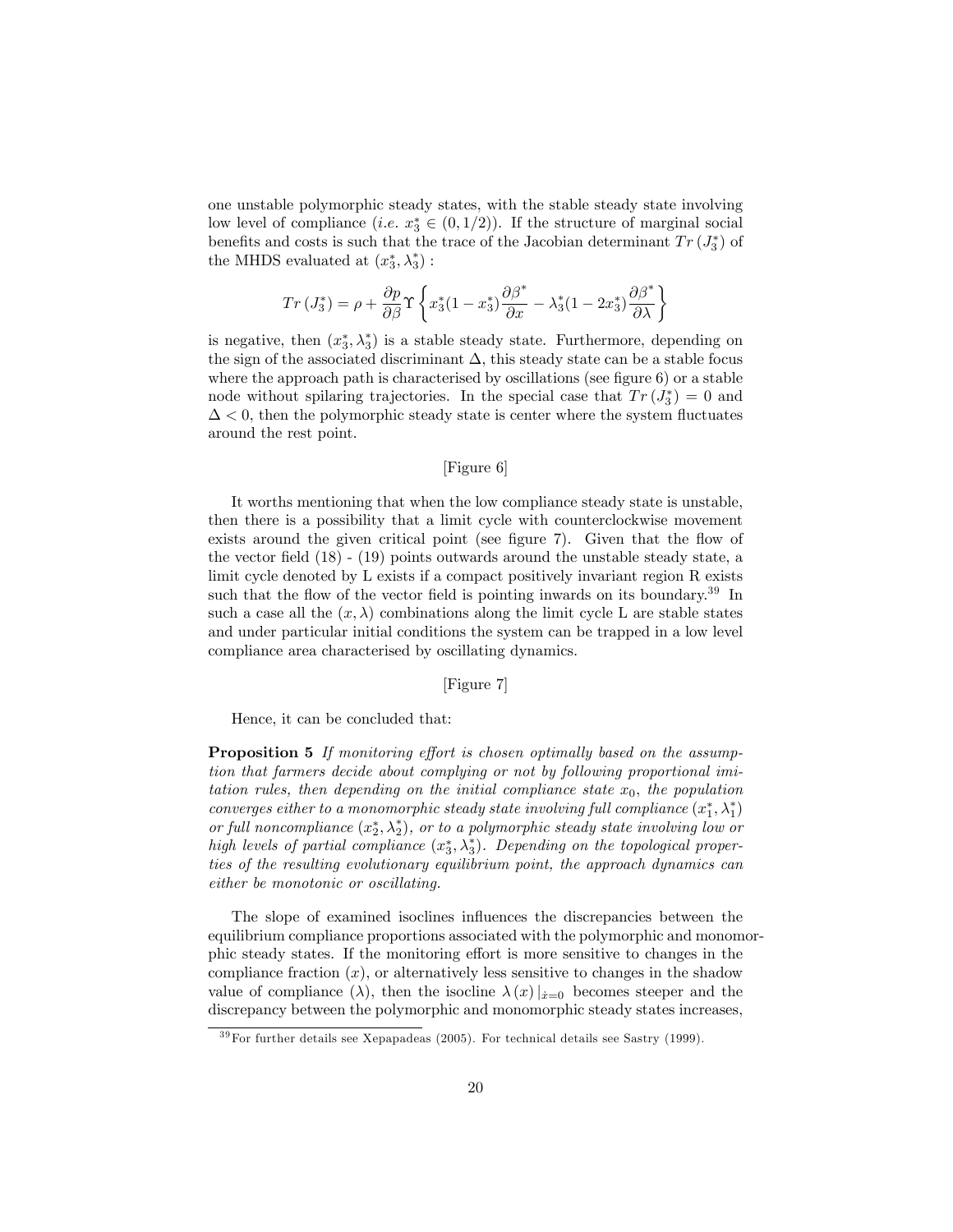leading the polymorphic steady state closer to the central compliance proportion,  $x = 1/2^{40}$ 

The short-run and the steady-state comparative statics analysis indicates that even though a reduced rural development (RD) subsidy  $(s^n)$ , a lax enforcement mechanism  $(q, F, \gamma)$  and a stringent performance standard  $(n_D^*)$  induce a reduction in the short-run socially optimal monitoring effort in the polymorphic compliance range  $x \in (0, 1),$ <sup>41</sup> their impact on the steady-state monitoring effort value  $\beta_i^{\infty} = \hat{\beta}_i (x_i^{\infty}, \lambda_i^{\infty}, \mathbf{g})$  is ambiguous and crucially dependent on the relative magnitude of their short-run and long-run impacts on  $\beta$ <sup>42</sup> Finally, it is worth mentioning that the short-run and steady-state monitoring effort values at the monomorphic compliance values are left unaffected by variations of the policy parameters  $\mathbf{g} = (\gamma, s^n, F, n_D^*, q).$ 

## 4 Implementation of the Directive under Accumulation of Monitoring Capital

Apart of the occasional random spot-checks  $(\beta)$ , the performance of farmers can be also assessed through a network of sampling stations, monitoring nitrogen in soil, rootzone level, pilot fields and  $/$  or small watersheds (EC, 2002). Let I represent investment in monitoring capital in the form of field monitoring systems, laboratory equipment and scientific personnel that accumulates in time defining monitoring capital k. The net capital formation is described by:  $43$ 

$$
\dot{k} = I - \delta k \tag{23}
$$

where  $\delta > 0$  is the exponential depreciation rate of monitoring capital k.

The inspection probability  $(7)$  is redefined as a positive function of both monitoring effort and accumulated monitoring capital:

$$
p(t) = p(\beta, k, \omega_v)
$$
 with  $\frac{\partial p}{\partial k} > 0$ ,  $\frac{\partial^2 p}{\partial k^2} < 0$  and  $\frac{\partial^2 p}{\partial k \partial \beta} > 0$ 

comparative statics analysis results are summarized in: Comparative Statics

| where for compliance fraction values by |  |  |  |  |  |  |
|-----------------------------------------|--|--|--|--|--|--|

where for compliance fraction values lying within the range  $x \in (0,1/2)$ , it holds that  $\frac{d\beta^*}{dx} > 0$ , while for  $x \in (1/2,1)$  then  $\frac{d\beta^*}{dx} < 0$ .<br> $\frac{d\beta^*}{dx}$  The steady-state comparative statics of the monitoring

 $\frac{\partial \beta_i(\infty)}{\partial \mathbf{g}} = \left[ \frac{\partial \hat{\beta}_i(\infty)}{\partial x} \frac{\partial x_i^{\infty}}{\partial \mathbf{g}} + \frac{\partial \hat{\beta}_i(\infty)}{\partial \mathbf{x}} \frac{\partial \lambda_i^{\infty}}{\partial \mathbf{g}} \right] + \frac{\partial \hat{\beta}_i(\infty)}{\partial \mathbf{g}}$ <br>where  $\frac{\partial \hat{\beta}_i(\infty)}{\partial \mathbf{g}}$  and  $\left( \frac{\partial \hat{\beta}_i(\infty)}{\partial x} \frac{\partial x_i^{\infty}}{\partial \mathbf{g}} + \frac{\partial \hat{\beta}_i(\infty$ exercised by policy parameters  $g$ .

 $^{43}$ It is considered that due to technological and / or budgetary restrictions the accumulated monitoring capital does not alter the problem of non-point-source pollution into a point-source problem, in the sense that full observability is unattainable.

<sup>&</sup>lt;sup>40</sup>In the opposite case the  $\lambda(x)|_{x=0}$  isocline is flatter and the discrepancies between the rest points decrease.<br><sup>41</sup>The short-run

g are given by: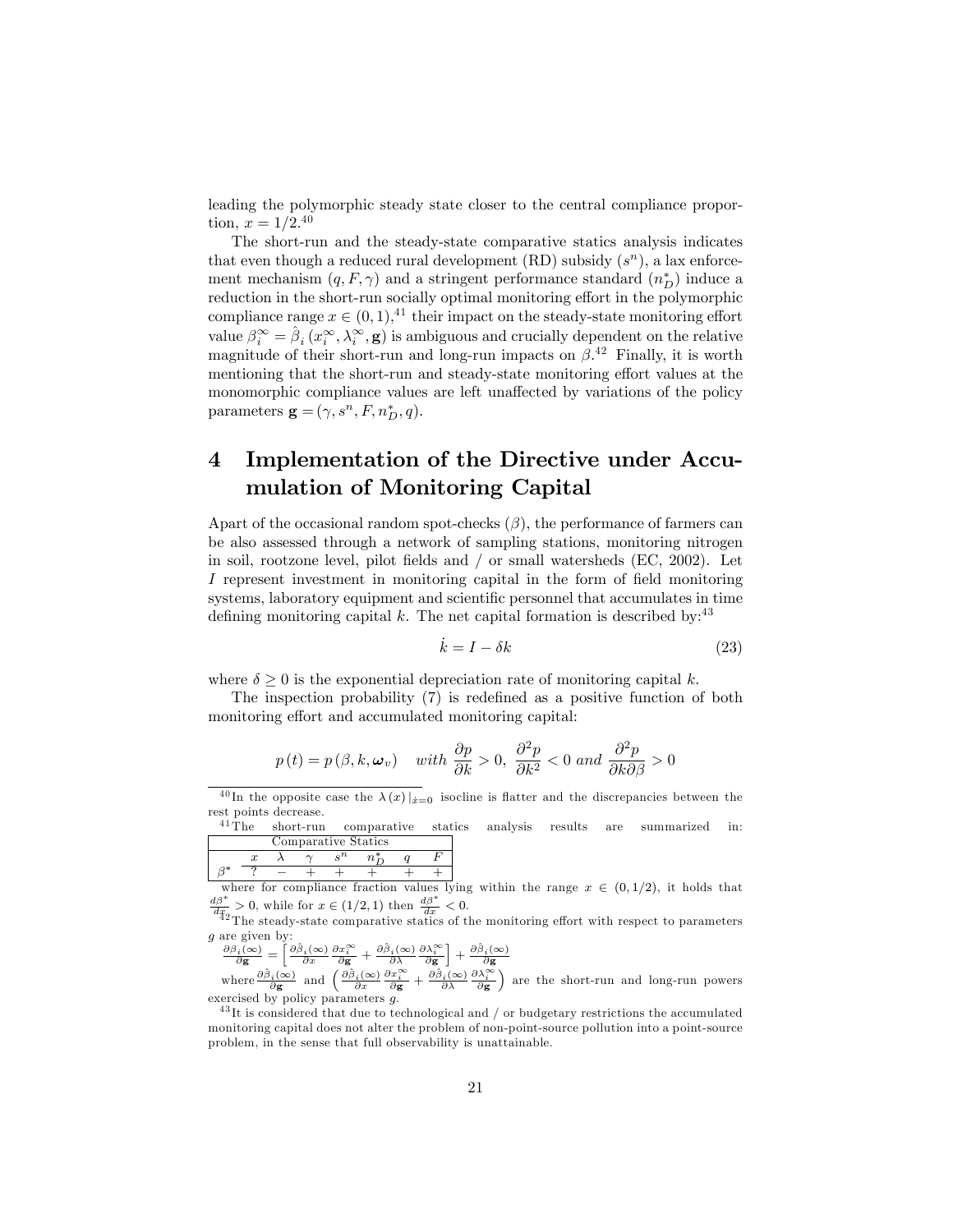with diminishing returns both in  $\beta$  and  $k$ <sup>44</sup>

In this context the expected deviating payoff  $(8)$  is rewritten as:

$$
\mathcal{E}\Pi^{nc}(n_o) = \Pi^o(n_o) - z(\beta, k, \mathbf{g})
$$

Investment in monitoring capital is costly to society since it involves purchase of equipments and potential adjustment costs for the environmental agency. In such a case the function of monitoring cost  $(CM)$  is given by a separable function of the form:

$$
CM = m(\beta) + bI + q(I)
$$

where b is the per unit purchase price of monitoring capital and  $q(I)$  the convex adjustment costs including installation costs and personnel training (Xepapadeas, 1992).

It is evident that a farmer's decision to comply or not depends on both the magnitude of monitoring effort and accumulated monitoring capital. This implies that in addition to the level of undertaken monitoring effort, the environmental agent must select the level of realized investment in monitoring capital  $(I)$  that ensures that the accumulated monitoring capital k is sufficient enough to stimulate full or at least partial compliance of the regulated population with the aims of the Nitrates Directive.

Under the assumption that there is no binding budget constraint to restrict investment in monitoring capital and given that monitoring effort is chosen to induce the optimum compliance decision, <sup>45</sup> then full compliance of the regulated population is attained if the arbitrarily chosen investment level is set both higher than (i) the value that makes the farmer indifferent between the compliant and deviating strategy, and (ii) the value that retains capital invariant over time  $(I^{\diamondsuit}: k = 0)$ . Since capital depreciates over time  $(i.e. \delta > 0)$ . this policy implies that the accumulated monitoring capital  $k$  does not decline over time and that the compliant strategy  $(n_D)$  is the optimal decision.

However, given (23), the accumulation of the required monitoring capital is a time-consuming process depending on the size of undertaken investment and the depreciation rate  $(\delta)$ .<sup>46</sup> The notion of time appears in the attainment of the desired long-run behavior. In particular, under the context of full rationality the critical capital level behaves as a bifurcation parameter since for lower values no farmer complies with the Directive's provisions, but as soon as  $\hat{k}$  is reached and exceeded there is an automatic switch of all the members of the population to the compliant strategy. Such a direct convergence to the full compliance critical

 $44$ Note that complementarity is assumed to exist between the monitoring effort and monitoring capital.

<sup>&</sup>lt;sup>45</sup>This implies that monitoring effort should be set higher than  $\beta^{\min}$  if the full rationality behavioral rule is considered, or  $\tilde{\beta}$  under the assumption of bounded rationality.

<sup>&</sup>lt;sup>46</sup>Even though there is an investment level  $(\bar{I})$  that guarantees the instant accumulation of the required capital and thus the direct convergence to the desired long-run equilibrium, such a size of investment is unfeasible due to apparent budgetary and /or technological restrictions.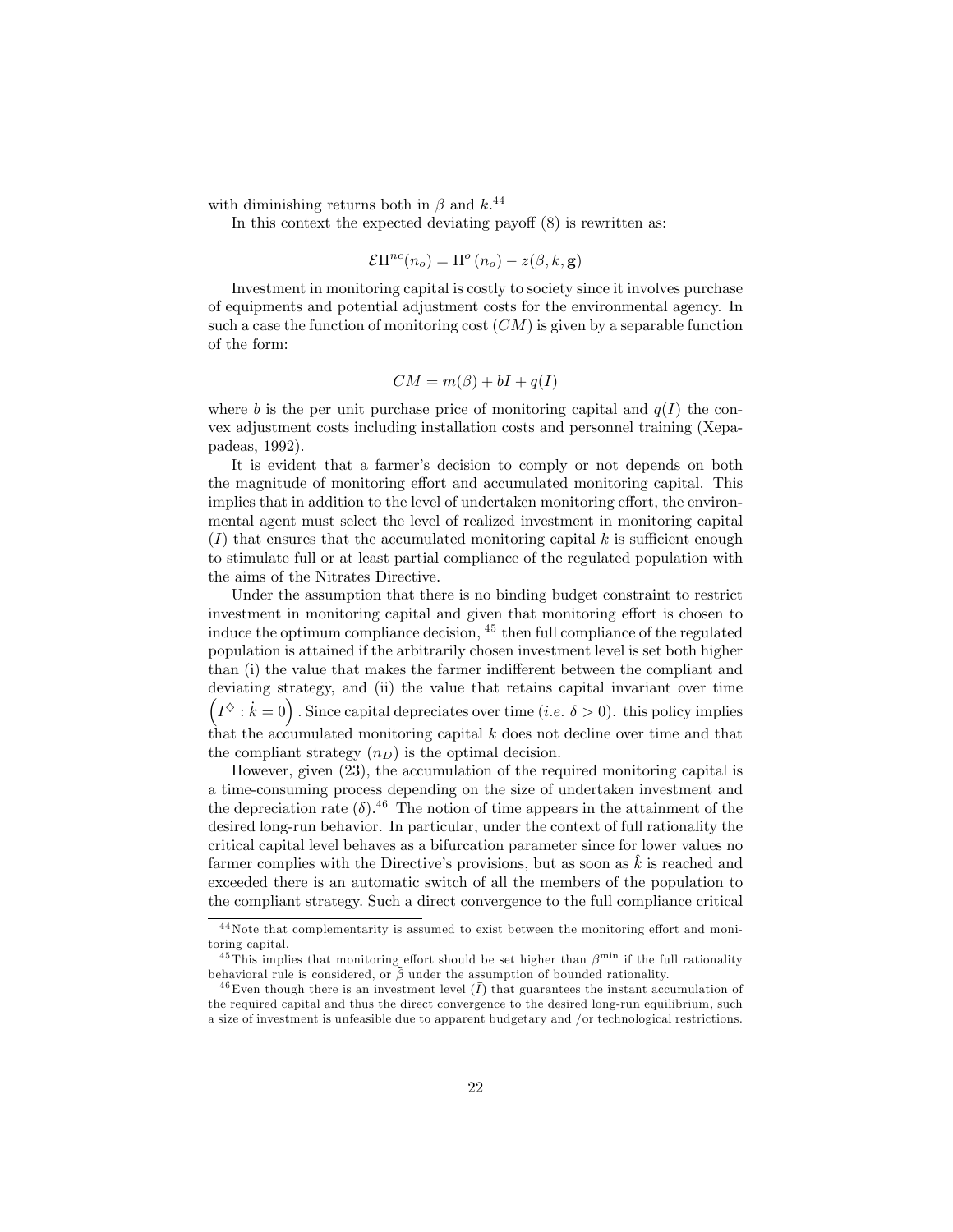point is not expected under the bounded rationality context where the dynamics of the farmers' population appear quite differentiated.

Finally, if investment in monitoring capital is selected in an optimal manner, then the regulator pursues the minimum present value of the augmented aggregate social costs by defining the optimal path of both monitoring effort and monitoring investment conditional on aggregate nitrates emission flows, the capital accumulation differential equation  $(23)$  and the behavioral rule at each point in time. Under the full rationality behavioural rule there is no modification in the dynamics of the farmers' population since the regulated population retains a monomorphic behavior regarding compliance or not with statutory requirements, which depends on the magnitude of the applied optimum monitoring elements  $(\beta^*, I^*)$  compared to the critical values  $(\beta^{\min}, \hat{I})$ . However, under the imitating behavioral rule the topological properties of the polymorphic steady state involving high compliance levels  $(x_3^* \in (1/2, 1))$  are altered, since it no longer satisfies the saddle point property and exhibits identical properties to the low compliance steady state  $(x_3^* \in (0, 1/2)).$ 

## 5 Conclusions

The non-point-source characteristics of agricultural pollution problems undermine the effectiveness of regulation to induce compliance with environmental considerations, rendering essential an effective monitoring and enforcement mechanism. Both the Council Nitrates Directive (91/676/EEC) and the agrienvironmental programs of the second pillar of CAP have incorporated such mechanisms in their policy design in order to verify that regulated farmers are complying with statutory nitrogen usage standards, and that foreseen sanctions are enforced whenever noncompliant behavior is detected. The purpose of the present paper was to examine whether the compliance incentives associated with monitoring and enforcement under 91/676/EEC and the second pillar of CAP, are adequate enough to induce the majority or even the entire population of farmers to restrict, in the long-run, the nitrogen input usage to the level suggested by a regulatory regime combining both the aims of the Directive and the compensation payments of CAP. To do so, we considered a homogeneous population of farmers who in their decision of whether to comply or not with the provisions of regulation, may follow two alternative behavioral rules according to their rationality characteristics. The selection of the monitoring and enforcement scheme by the regulator, is characterized under two assumptions, regarding farmers' compliance: (i) an optimizing behavioral rule which occurs under full rationality and, (ii) an evolutionary imitation rule which occurs under bounded rationality.

Our results suggest that the compliance incentives of a given population of farmers are affected by both the rule for selecting monitoring effort by the regulator and the behavioral rules under which farmers decide their compliance strategy. If monitoring effort is chosen by the regulator arbitrarily, based either on farmers' optimizing behavior rule or on farmers' proportional imitation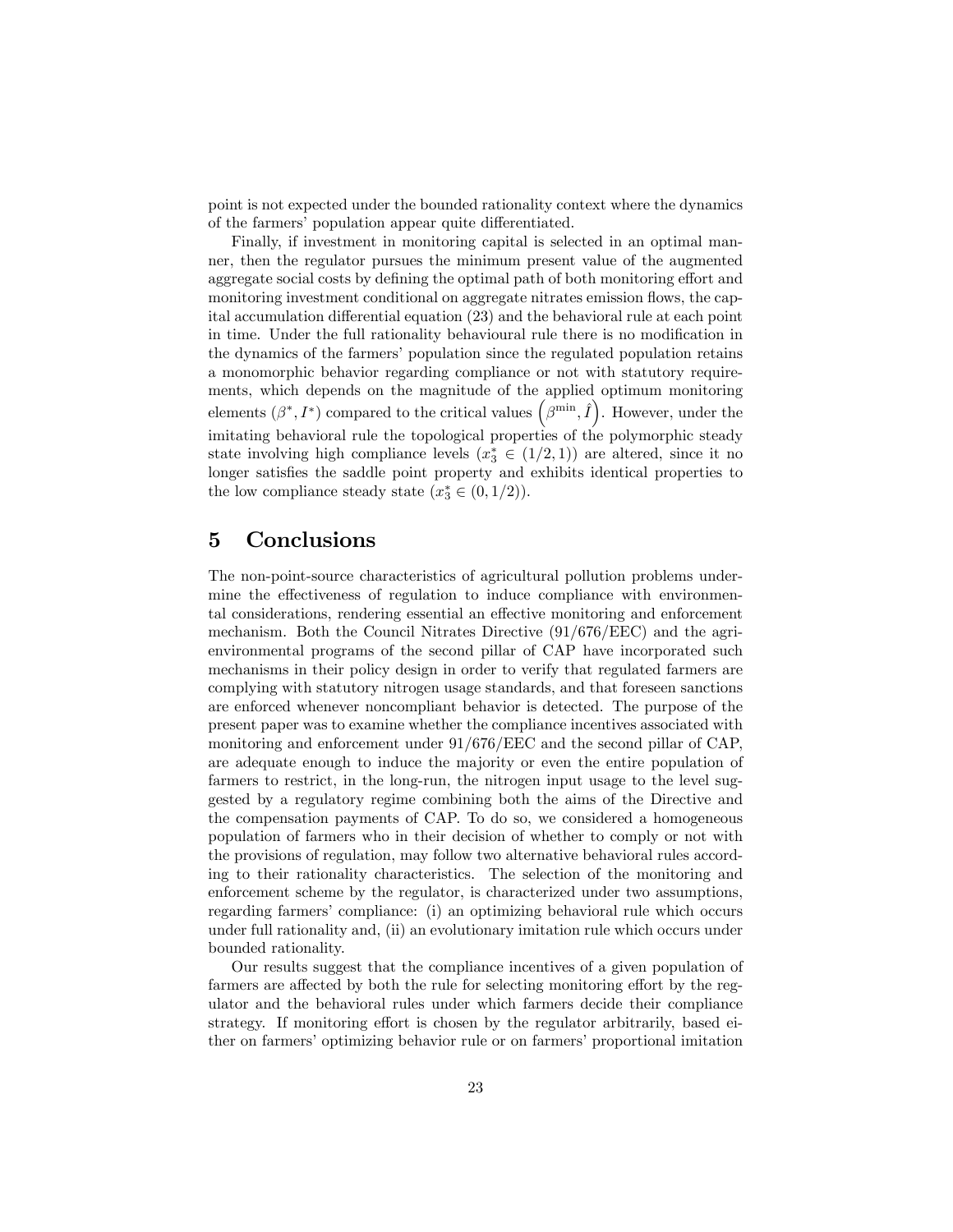rule, then the entire population of farmers adopts a monomorphic behavior, involving either full compliance or full noncompliance. Full compliance can be guaranteed if the environmental agency precommits to a monitoring effort value set higher than the critical value which makes farmers indifferent between compliance and deviation under both behavioral rules. If monitoring effort level is chosen optimally via the minimization of a social welfare criterion, then the same monomorphic behavior emerges if the problem is constrained by the farmers' optimizing behavioral rule regarding compliance. If the social welfare criterion is minimized conditional to the farmers' imitation behavioral rule regarding compliance, then the population may also adopt a polymorphic behavior involving partial compliance. A further difference between the optimality and imitation behavioral rule is the timing of the occurrence of the long-run behavior. When farmers are fully rational in deciding about their compliance strategy, then there is an immediate switch to full compliance or not, since the population takes a "once and for all" decision. Under the replicator dynamics imitation rule there is a gradual change in the composition of the population, depending on the revealed information via the farmers' interaction over time. Finally, the enforcement problem of the given regulation was reexamined under the presence of an additional choice variable - investment in monitoring capital - indicating identical properties with the previous analysis regarding population dynamics.

The generalized framework developed in the present paper can be further employed for assessing populations' compliance incentives with given environmental regulations in a context of imperfect monitoring, in the sense that individual decisions (i.e. emissions, inputs usage) may not be inferred correctly and a farmer may be erroneously fined.<sup>47</sup> Furthermore, the long-run behavior of farmers's population can be also analyzed under different imitation behavioral rules such as the average profit principle and effective punishment principle, in order to detect potential modifications in the qualitative characteristics of the resulting steady-state equilibriums.<sup>48</sup> Finally, it would be interesting to simultaneously combine in an optimal regulation problem both the optimizing and the imitating behavioral rule for different parts of the population.

 $47$  For details see Malik (1993).

 $48$  For details see Lipatov (2005).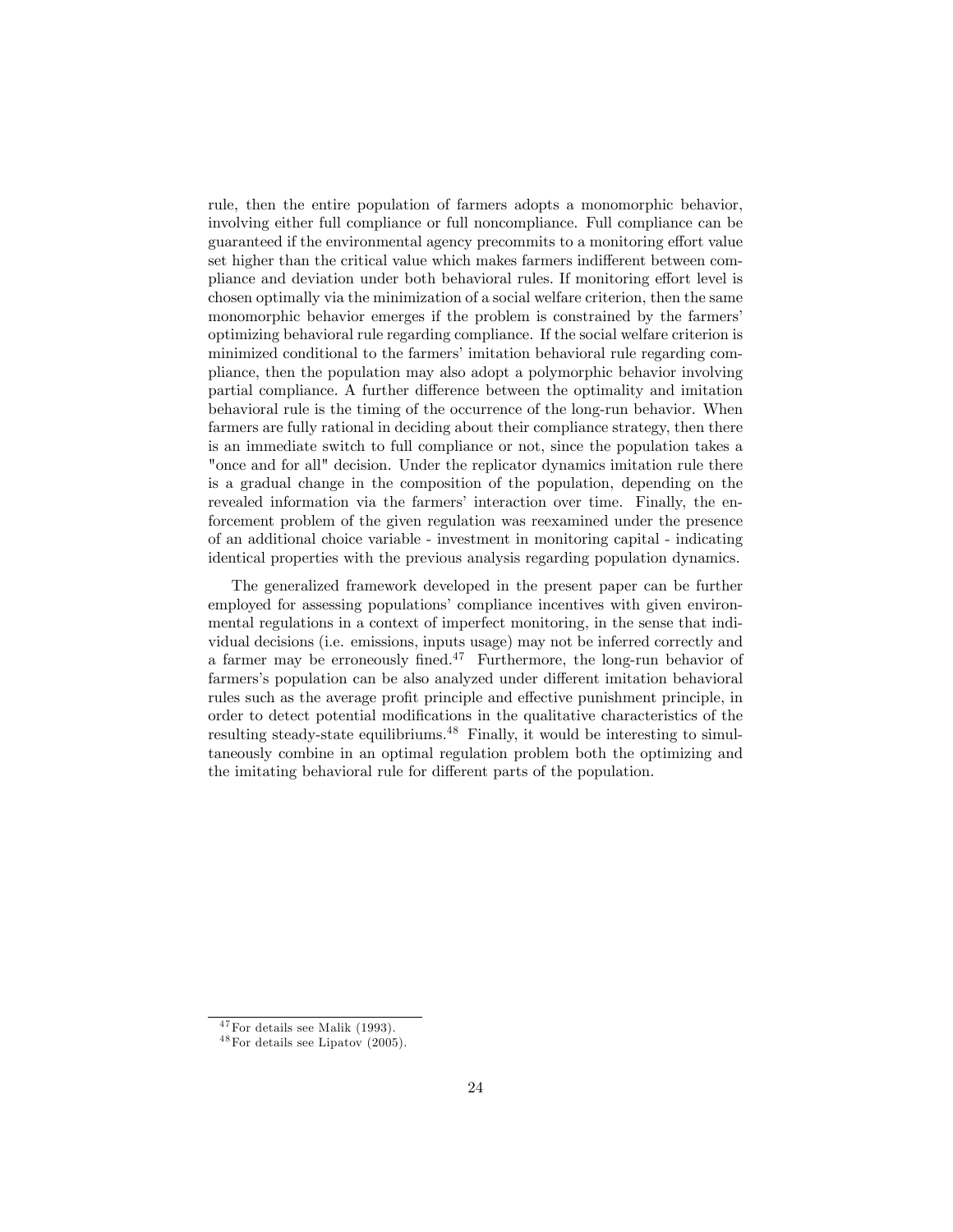### Appendix

The state-costate MHDS  $(18)$  -  $(19)$  defines three potential socially-optimal equilibrium pairs  $(x_i^*, \lambda_i^*)$ , implying either full compliance  $(x_1^*, \lambda_1^*)$ , noncompliance  $(x_2^*, \lambda_2^*)$  or partial compliance  $(x_3^*, \lambda_3^*)$  with ND. To characterize the equilibrium type of each steady state the linearization matrix  $J$  around each critical point is evaluated, along with their traces  $Tr(J) = \frac{d\dot{x}}{dx} + \frac{d\dot{\lambda}}{dx}$ , determinants  $Det(J) = \frac{dx}{dx}\frac{d\lambda}{d\lambda} - \frac{dx}{d\lambda}\frac{d\lambda}{dx}$  and discriminants  $\Delta = [Tr(J)]^2 - 4Det(J)$ .

The linearization matrix  $J$  is in general given by:

$$
J_i^* = \begin{bmatrix} (1 - 2x_i^*)\Omega(\beta_i^*) + x_i^* (1 - x_i^*) \frac{\partial p}{\partial \beta} \frac{\partial \beta^*}{\partial x} \Upsilon & x_i^* (1 - x_i^*) \frac{\partial p}{\partial \beta} \frac{\partial \beta^*}{\partial x} \Upsilon \\ 2\lambda_i^* \Omega(\beta_i^*) - \lambda_i^* (1 - 2x_i^*) \frac{\partial p}{\partial \beta} \frac{\partial \beta^*}{\partial x} \Upsilon & \rho - (1 - 2x_i^*)\Omega(\beta_i^*) - \lambda_i^* (1 - 2x_i^*) \frac{\partial p}{\partial \beta} \frac{\partial \beta^*}{\partial x} \Upsilon \end{bmatrix}
$$

It can be seen that:

• Full compliance  $(x_1^*, \lambda_1^*)$ 

In this case the Jacobian matrix is:

$$
J_1^* = \left[\begin{array}{cc}-\Omega\left(\boldsymbol{\beta}_1^*\right) & 0 \\ 2\lambda_1^*\Omega\left(\boldsymbol{\beta}_1^*\right) & \rho+\Omega\left(\boldsymbol{\beta}_1^*\right) \end{array}\right]
$$

since  $\frac{\partial \beta^*}{\partial x} \big|_{x_1^*}$ ,  $\frac{\partial \beta^*}{\partial \lambda} \big|_{x_1^*} = 0$ . Given that  $\Omega(\beta_1^*)$  > 0 the trace and determinant around  $(x_1^*, \lambda_1^*)$  are:

$$
Det\left(J_{1}^{*}\right)=-\Omega\left(\beta_{1}^{*}\right)\left(\rho+\Omega\left(\beta_{1}^{*}\right)\right)<0 \text{ and } Tr\left(J_{1}^{*}\right)=\rho>0
$$

indicating that the full compliance steady state  $(x_1^* = 1, \lambda_1^*)$  satisfies the saddle point property.

• Full noncompliance  $(x_2^*, \lambda_2^*)$ 

The Jacobian matrix is:

$$
J_2^* = \left[\begin{array}{cc} \Omega\left(\beta_2^*\right) & 0\\ 2\lambda_2^*\Omega\left(\beta_2^*\right) & \rho - \Omega\left(\beta_2^*\right) \end{array}\right]
$$

since  $\frac{\partial \beta^*}{\partial x} \big|_{x_2^*}$ ,  $\frac{\partial \beta^*}{\partial \lambda} \big|_{x_2^*} = 0$ . Hence, given that  $\Omega(\beta_2^*)$   $< 0$  it holds:

$$
Det(J_2^*)=-\Omega\left(\beta_2^*\right)\left(\rho+\Omega\left(\beta_2^*\right)\right)\right)<0\quad \text{and}\quad Tr\left(J_2^*\right)=\rho>0
$$

indicating that the non compliance steady state  $(x_2^* = 0, \lambda_2^*)$  satisfies also the saddle point property.

• Partial compliance  $(x_3^*, \lambda_3^*)$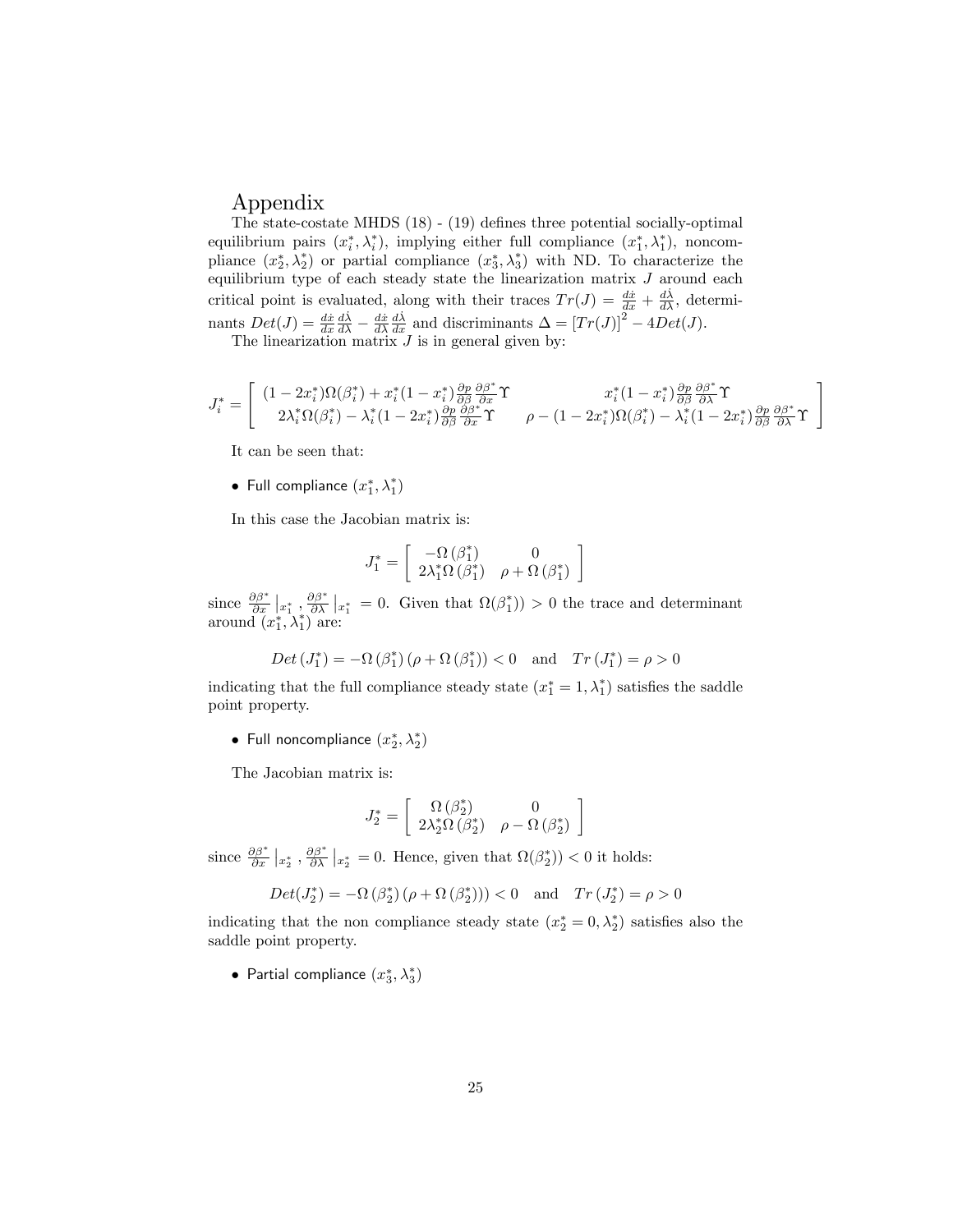In this case  $\Omega(\beta^*(x_3^*, \lambda_3^*))=0$ ,  $\frac{\partial \beta^*}{\partial \lambda}|_{x_3^*}<0$  and  $\frac{\partial \beta^*}{\partial x}|_{x_3^*}>0$  if  $x_3^*\in(0,1/2)$ , while  $\frac{\partial \beta^*}{\partial x} \big|_{x_3^*} < 0$  if  $x_3^* \in (1/2, 1)$ . The Jacobian matrix around the polymorphic steady state is given by:

$$
J_3^* = \begin{bmatrix} x_3^* (1 - x_3^*) \frac{\partial p}{\partial \beta} \frac{\partial \beta^*}{\partial x} \Upsilon & x_3^* (1 - x_3^*) \frac{\partial p}{\partial \beta} \frac{\partial \beta^*}{\partial \lambda} \Upsilon \\ -\lambda (1 - 2x_3^*) \frac{\partial p}{\partial \beta} \frac{\partial \beta^*}{\partial x} \Upsilon & \rho - \lambda (1 - 2x) \frac{\partial p}{\partial \beta} \frac{\partial \beta^*}{\partial \lambda} \Upsilon \end{bmatrix}
$$

where the associated trace and determinant are given by:

$$
Det (J_3^*) = \rho x_3^* (1 - x_3^*) \frac{\partial p}{\partial \beta} \frac{\partial \beta^*}{\partial x} \Upsilon
$$
  

$$
Tr (J_3^*) = \rho + \frac{\partial p}{\partial \beta} \Upsilon \left\{ x_3^* (1 - x_3^*) \frac{\partial \beta^*}{\partial x} - \lambda_3^* (1 - 2x_3^*) \frac{\partial \beta^*}{\partial \lambda} \right\}
$$

If  $x_3^* \in (0, 1/2)$  then  $Det(J_3^*) > 0$ , while sign of  $Tr(J_3^*)$  is uncertain. If the structure of marginal social benefits and costs is such that the stability requirement:

$$
\rho+x_3^*(1-x_3^*)\frac{\partial p}{\partial\beta}\frac{\partial\beta^*}{\partial x}\Upsilon<-\lambda_3^*(1-2x_3^*)\frac{\partial p}{\partial\beta}\frac{\partial\beta^*}{\partial\lambda}\Upsilon
$$

is satisfied and  $Tr(J_3^*) < 0$  then  $(x_3^*, \lambda_3^*)$  is a stable steady state and depending on the sign of the discriminant  $\Delta$  it can be a stable proper node (if  $\Delta = 0$ ), a stable improper node  $(if \Delta > 0)$ , while if  $\Delta < 0$  it is stable focus. In the special case that  $Tr(J_3^*)=0$  and  $\Delta < 0$  then the polymorphic steady state is center.<sup>49</sup>

If  $x_3^* \in (1/2, 1)$  then the polymorphic steady state is a saddle point given that  $Det(J_3^*)$  < 0, while in the special case that  $x_3^* = 1/2$  then the dynamic system experiences a nonhyperbolic point.

 $49$  For details see Xepapadeas (1997), pages 267-266.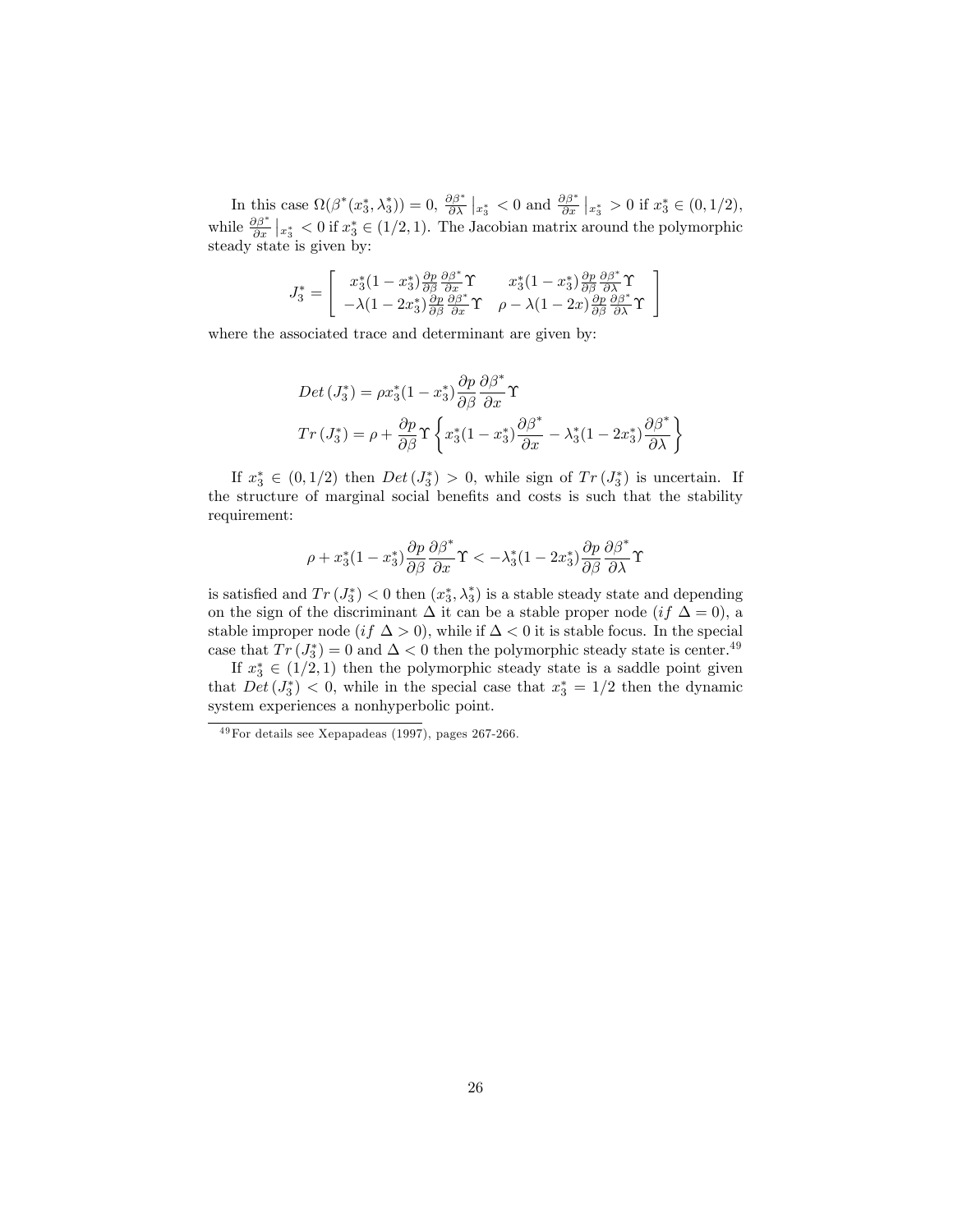#### References 6

## References

- [1] Abler D.G. and J.S. Shortle, 1995, "Technology as an Agricultural Pollution Control Policy", American Journal of Agricultural Economics, vol.77, pages  $20-32.$
- [2] Aquamedia, 2006, "EU Nitrates Directive and its Enforcement", in www.aquamedia.at/templates/index.cfm/id/18227
- [3] Binmore K., 1992, "Fun and Games: A Text on Game Theory", Lexington-Toronto: D.C. Heath and Company.
- [4] Caputo M., 1990, "How to Do Comparative Dynamics on the Back of an Envelope in Optimal Control Theory", Journal of Economic Dynamics and *Control*, vol. 14, page  $655-683$ .
- [5] Classen R. and R.D. Horan, 2001, "Uniform and Non-Uniform Second-Best Input Taxes – The Significance of Market Price Effects on Efficiency and Equity", *Environmental and Resource Economics*, vol. 19, pages 1-22.
- [6] Conlisk J., 1996, "Why Bounded Rationality?", Journal of economic Lit*erature*, vol. 34, no. 2, pages  $669-700$ .
- and [7] Department for Environment, Food Rural Affairs. 2004. "Guidelines  $for$ Farmers  $\operatorname{in}$ **NVZs** England".  $\mathbf{i}$  $\overline{a}$ www.defra.gov.uk/ENVIRONMENT/water/quality/nitrate/directive.htm#3
- [8] European Commission, 1991, "Council Directive 91/676/EEC of 12 December 1991 concerning the protection of waters against pollution caused by nitrates from agricultural sources", in www.europa.eu.int/
- 1998. "State of application of regula-[9] European Commission, tion  $(EEC)$  No  $2078/92$ : Evaluation of Agri-environment Programmes", DGVI commission working document VI/7655/98, in http://www.europa.eu.int/comm/agriculture/envir/programs/evalrep/text en.pdf
- [10] European Commission, 1999, "Europe's Agenda 2000: Strengthening and widening the European Union", Priority Publications Programme 1999,  $X/D/5$
- [11] European Commission, 2002. "Implementation of Council Directive 91/676/EEC concerning the protection of waters against pollution caused by nitrates from agricultural sources", Report  $COM(2002)$  407, in www.europa.eu.int/comm/environment/water/waternitrates/index en.html
- [12] European Commission, 2003, "Agriculture and the Environment", in http://www.europa.eu.int/comm/agriculture/public/fact/envir/2003 en.pdf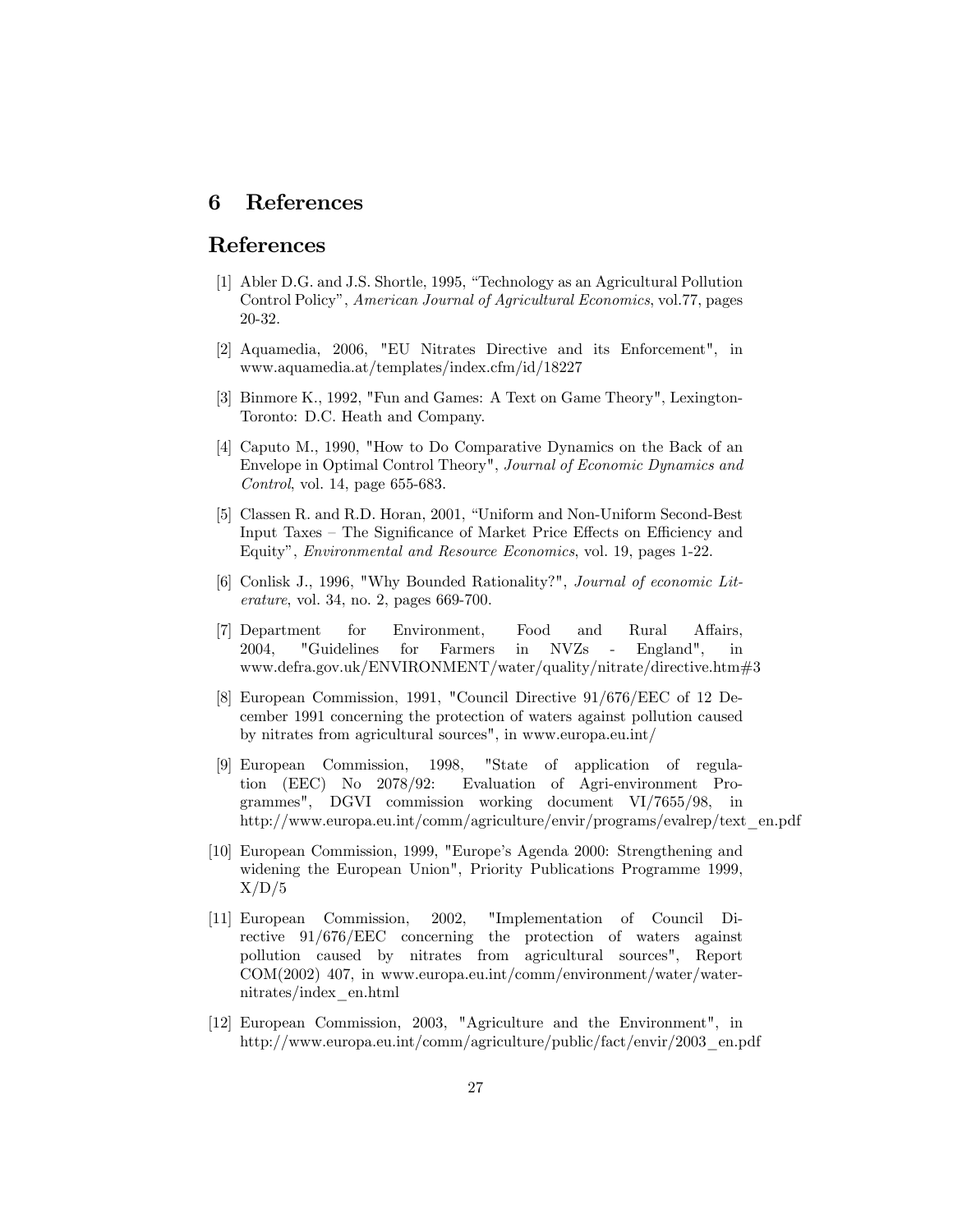- $"A \ngenda$  $[13]$  European Commission, 2004,  $2000$ ", in www.europa.eu.int/scadplus/leg/en/s04002.htm
- [14] Feinstein C.D. and S.S. Oren, 1983, "Local Stability Properties of the Modified Hamiltonian Dynamic System", Journal of Economic Dynamics and Control, vol 6, page 383-397.
- [15] Fleming R.A. and R.M. Adams, 1997, "The Importance of Site-Specific Information in the design of Policies to Control Pollution", Journal of Environmental Economics and Management, vol. 33, pages 347-358.
- [16] Huhtala A. and M. Laukkanen, 2004, "Optimal Control of Dynamic Point" and Non-Point Pollution in a Coastal Ecosystem: Agricultural Abatement versus Investment in Waste Treatment Plants", in EAERE FEEM VIU, European Summer School, Venice, Italy, working paper.
- [17] Isik M., 2004, "Incentives for Technology Adoption under Environmental Policy Uncertainty: Implications for Green Payment Programs", Environmental and Resource Economics, vol. 27, pages 247-263.
- [18] Johnson S.L., R.M. Adams and G.M. Perry, 1991, "The On-farm Costs of Reducing Groundwater Pollution", American Journal of Agricultural *Economics*, vol. 73, pages 1063-1073.
- [19] LaFrance J. and Barney L.D., 1991, "The Envelope Theorem in Dynamic Optimization", Journal of Economic Dynamics and Control, vol. 15, page  $355 - 385.$
- [20] Langpap C. and J. Wu, 2004, "Voluntary Conservation of Endangered Species: When does no Regulatory Assurance mean no Conservation?", Journal of Environmental Economics and Management, vol. 47, pages 435-457.
- [21] Lipatov V., 2005, "Evolution of Tax evasion", Ph.D. thesis, European University Institute.
- [22] Lyon T.P. and J.W. Maxwell, 2002, "Voluntary Approaches to Environmental Regulation: A Survey", in M.Frazini and A.Nicita (eds), Economic Institutions and Environmental policy, Aldershot and Hampshire: Ashgate Publishing.
- [23] Malik A.S., 1993, "Self-Reporting and the Design of policies for Regulating Stochastic Pollution", Journal of Environmental Economics and Management, vol. 24, pages 241-257.
- [24] Mazurek J., 1998,  $"The$ Use of Voluntary Agreements in the Initial Survey", **OECD** unclassified United States:An paper, ENV/EPOC/GEEI(98)27/FINAL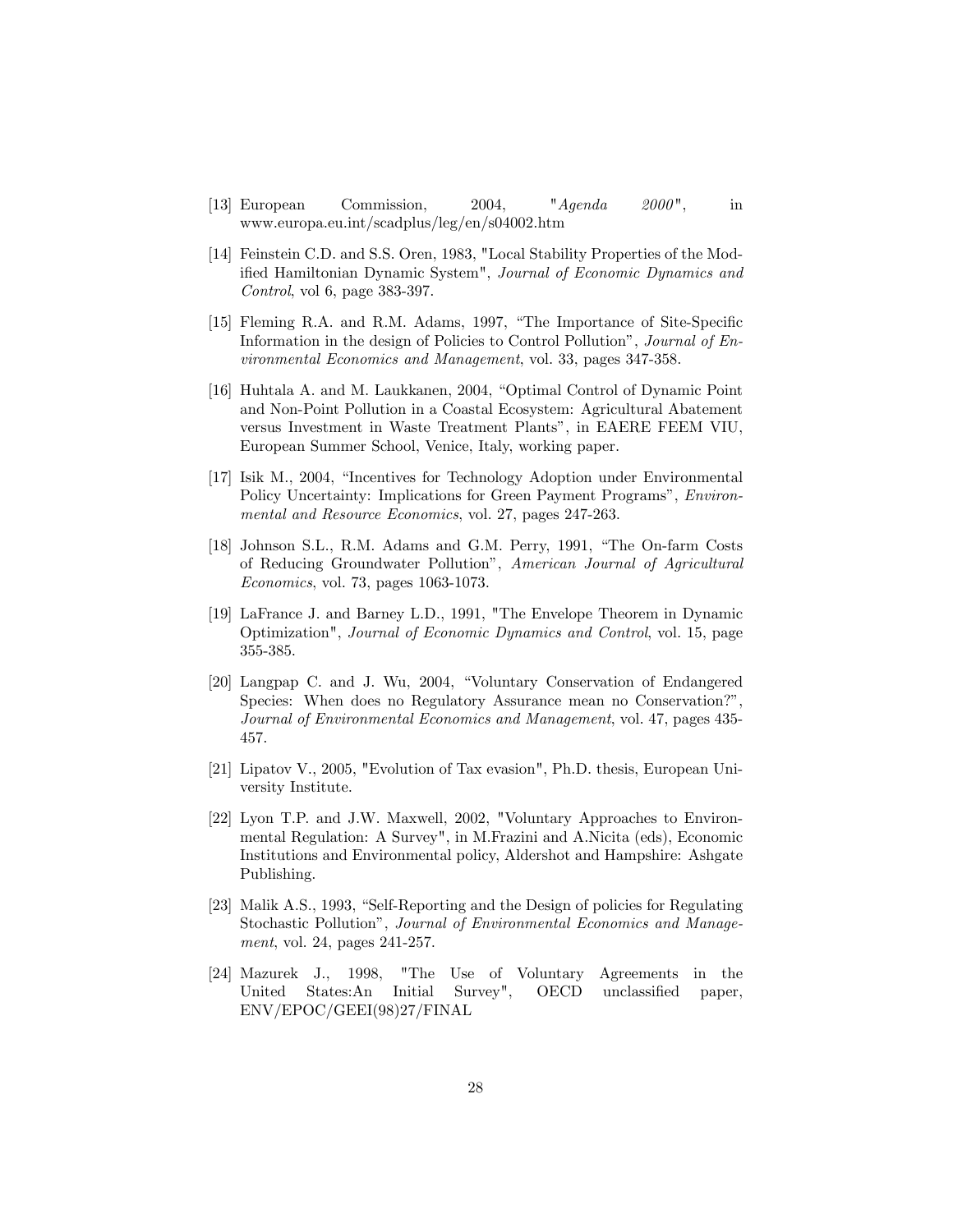- [25] Owen O.S., D.D. Chiras and J.P. Reganold, 1998, "Natural Resources Conservation", Prentice Hall (ed).
- [26] Pau Vall M. and Vidal C., 2006, "Nitrogen in Agriculture",in http://ec.europa.eu/agriculture/envir/report/en/nitro\_en/report.htm
- [27] Sauer, A., E. Cudlínová, A. Dvořák, P. Fiala, P. Holcová, J. Kovář, A. Lisa, M. Livingston and E. Tošovská, 2001, "Voluntary Agreements in Environmental Policy", Vysoká Škola Ekonomická v Praze.
- [28] Sastry S., (1999), "Nonlinear Systems: Analysis, Stability and Control", Springer, New York.
- [29] Underwood N.A. and M.R. Caputo, 1996, "Environmental and Agricultural Policy Effects on Information Acquisition and Input Choice", Journal of *Environmental Economics and Management*, vol. 31, page 198-218.
- [30] Xepapadeas A., 1992, "Environmental Policy, Adjustment costs and Behavior of the Firm", Journal of Environmental Economics and Management, vol. 23, no 3, page 258-275.
- [31] Xepapadeas A., 1995, "Observability and choice of instrument Mix in the Control of Externalities", *Journal of Public Economics*, vol. 56, pages 485-498.
- [32] Xepapadeas A., 1997, "Advanced Principles in Environmental Policy", Edward Elgar Publishers, Cheltenham UK.
- [33] Xepapadeas A., 2005, "Regulation and Evolution of Compliance in Common Pool Resources", Scandinavian Journal of Economics, Vol. 107, (3), 5, 583-599.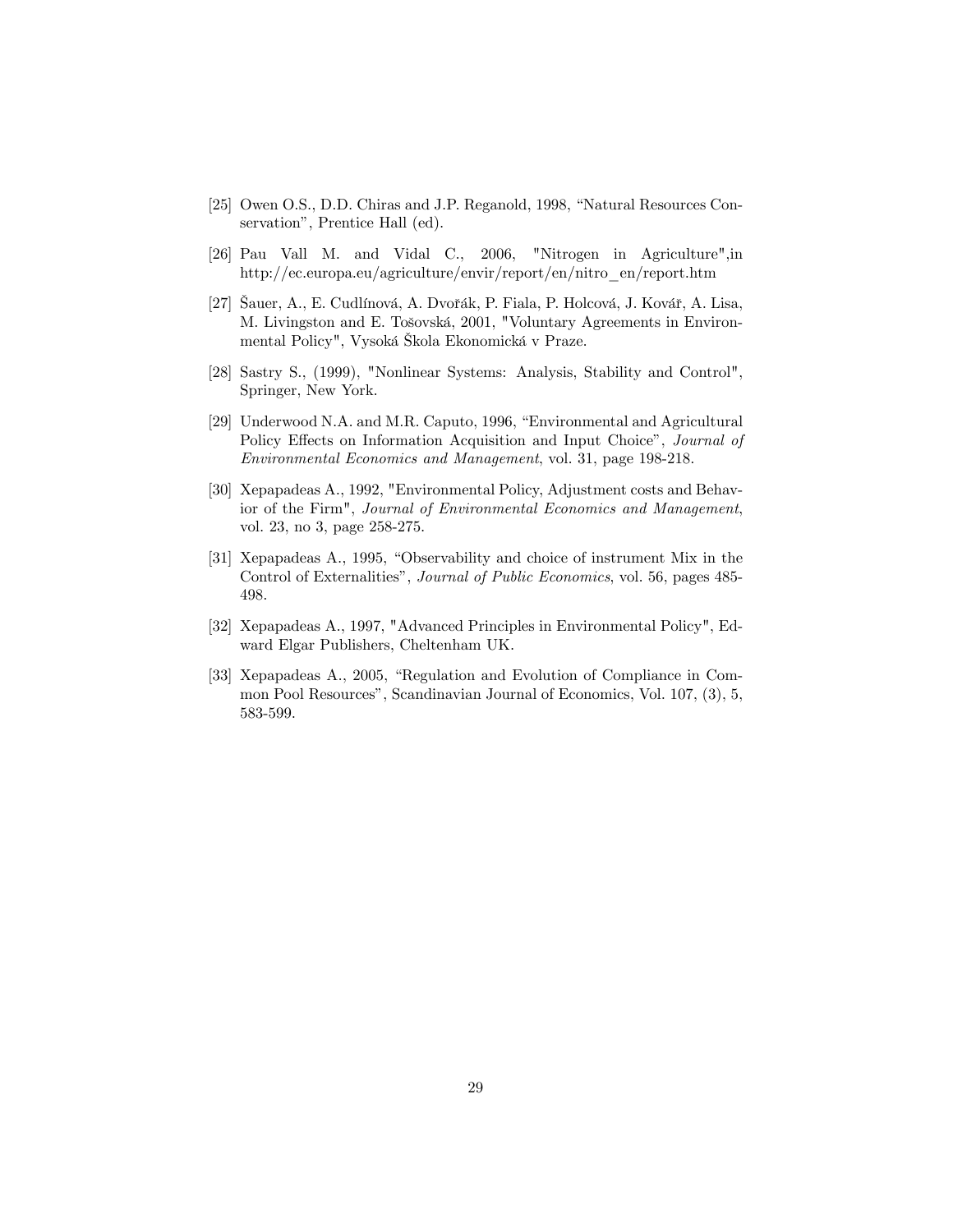

Figure 1



Figure 2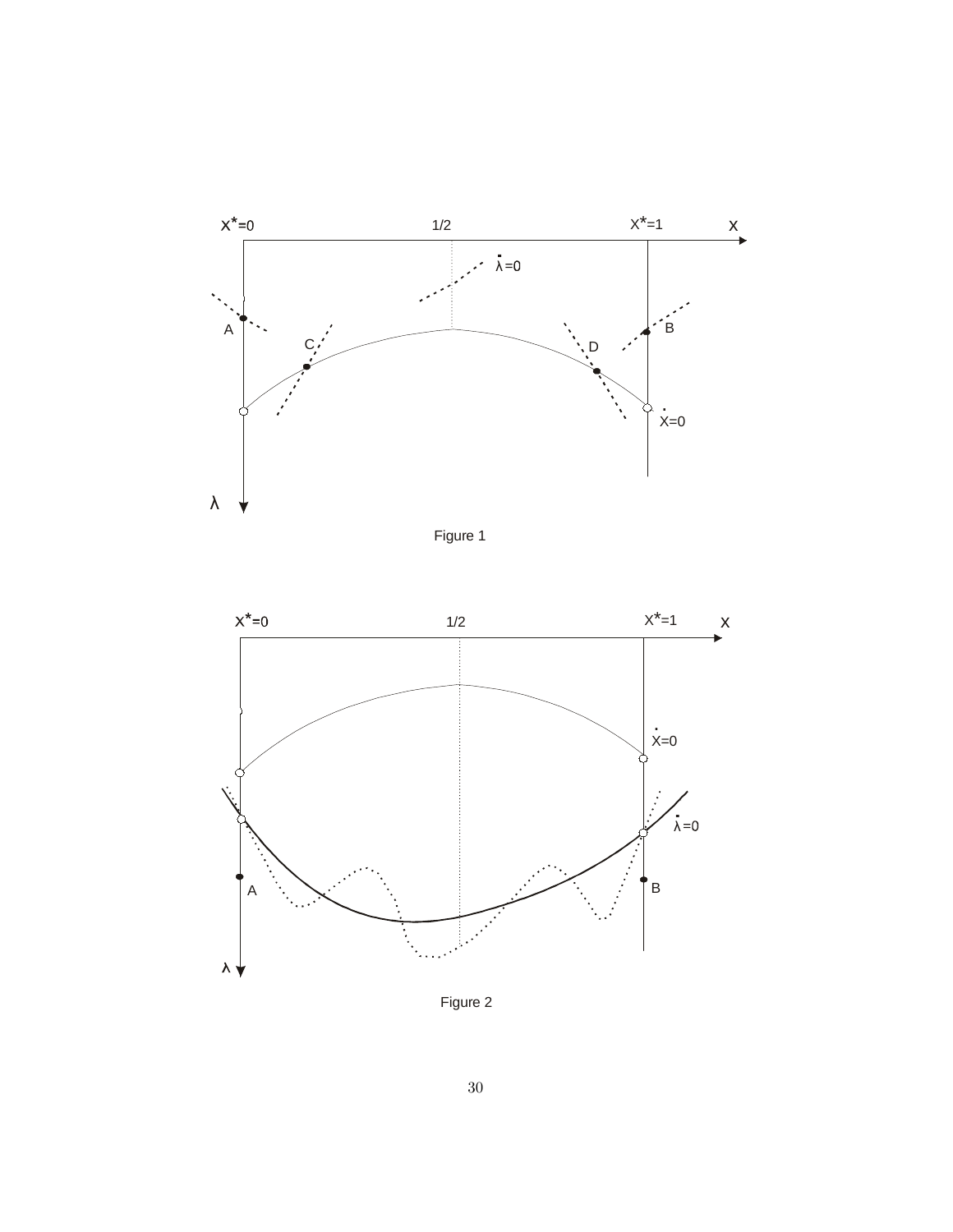

Figure 3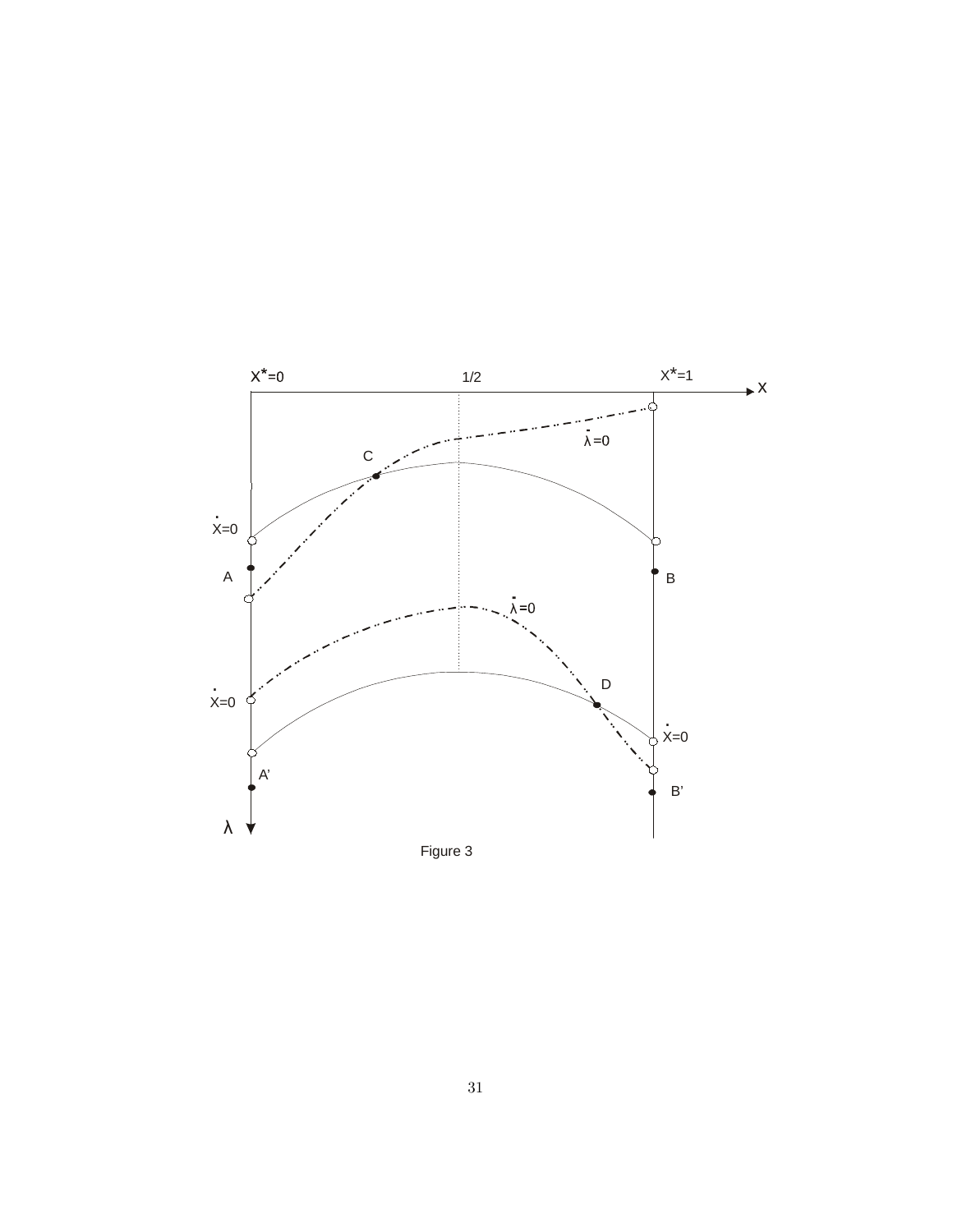





Figure 5a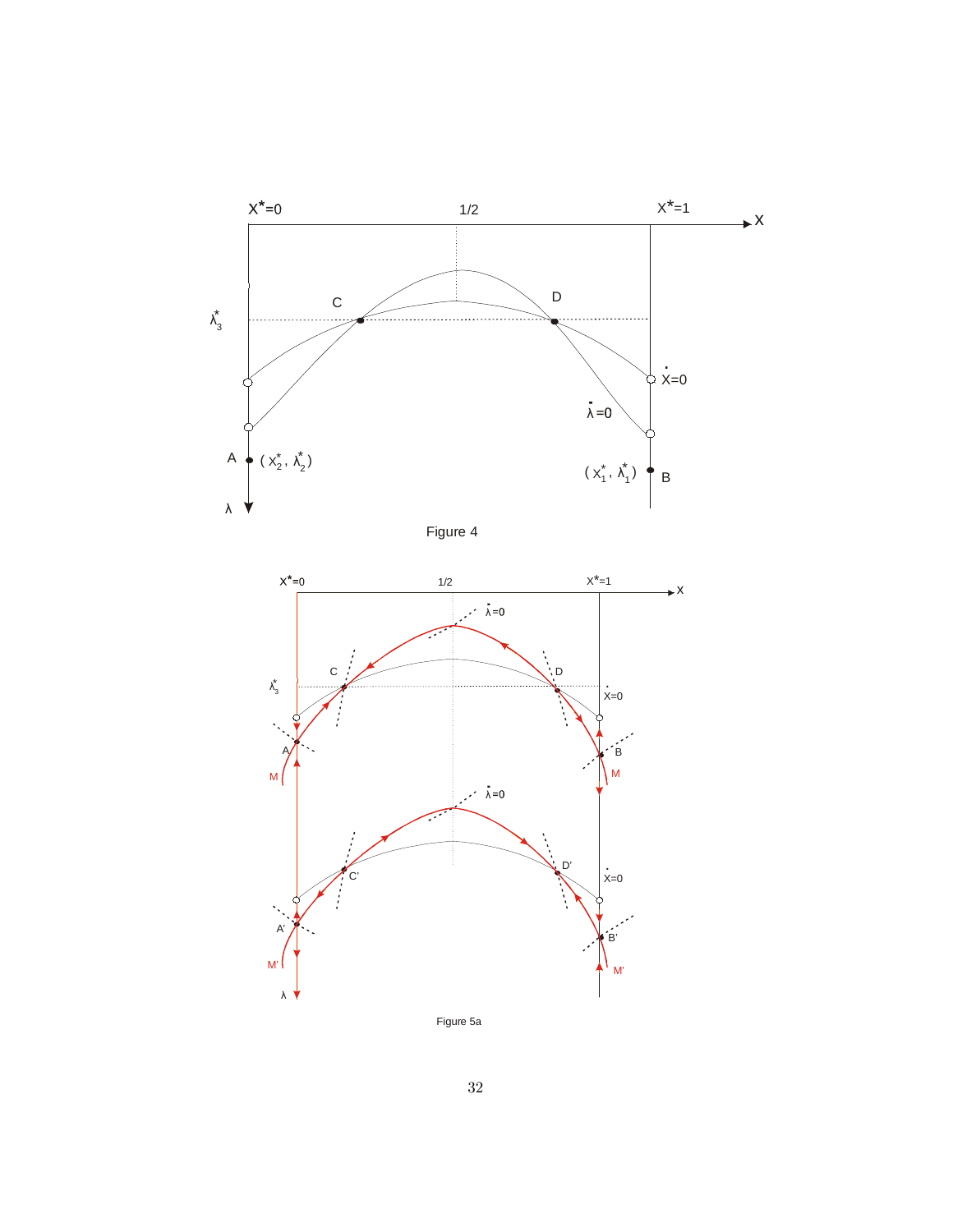

Figure 5b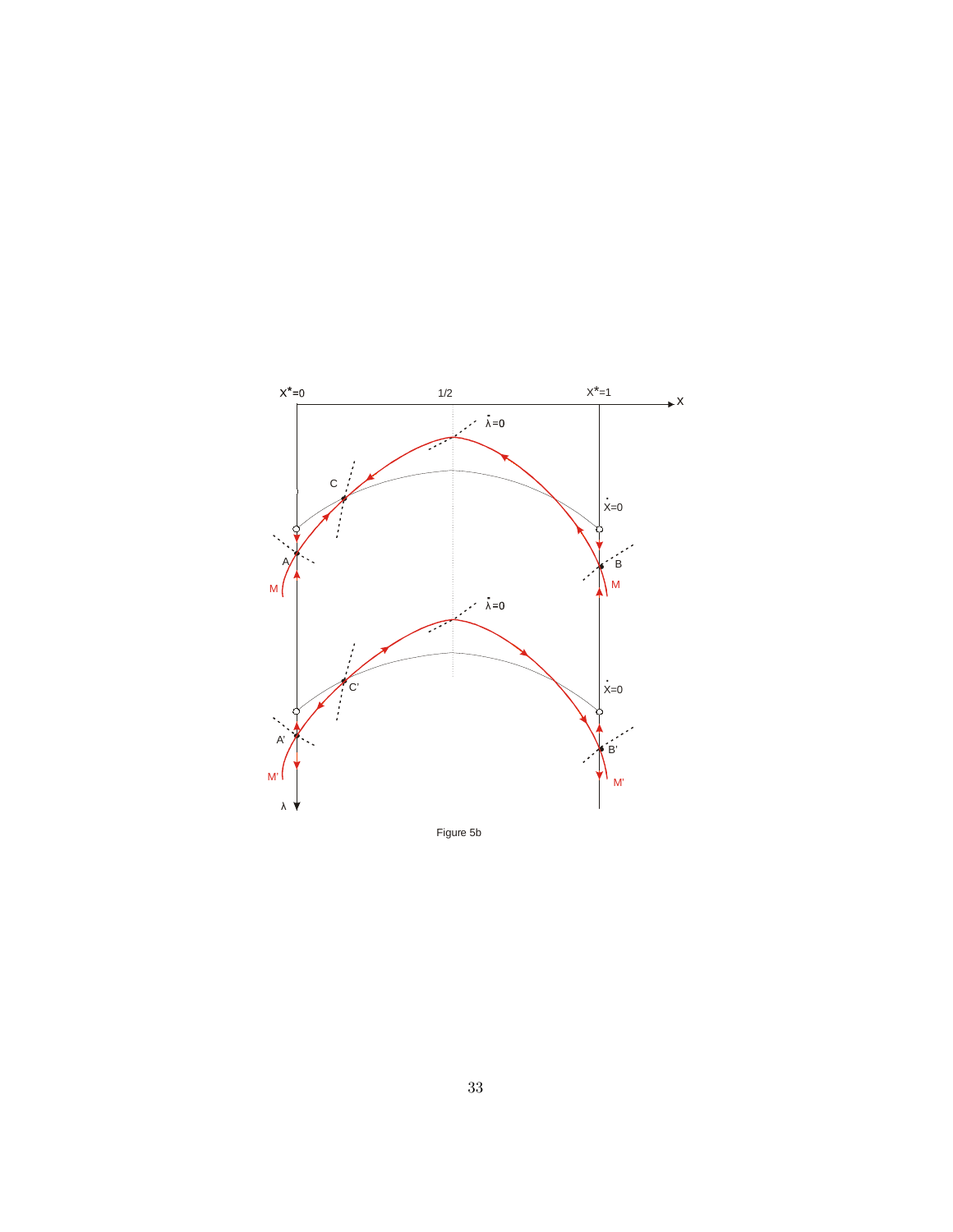